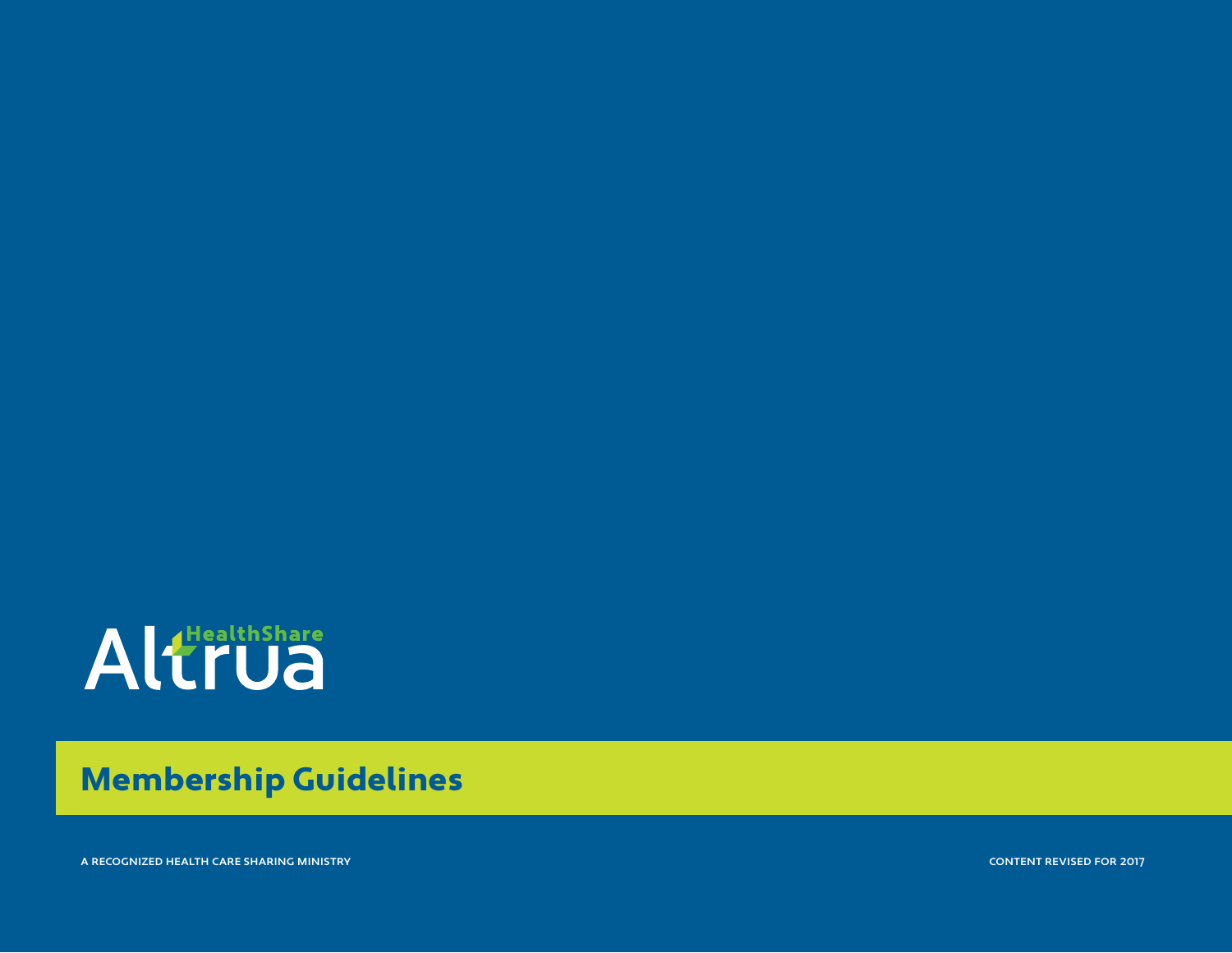**Altrua HealthShare** is a faith-based, medical needs sharing membership. Medical needs are only shared in by the members according to these *Membership Guidelines*. Our members agree to the *Statement of Standards* and voluntarily submit *monthly contributions* into an escrow account facilitated by Altrua HealthShare acting as a neutral escrow agent between members.

We provide the opportunity to give because good is always returned.

#### Dear Member,

I personally want to thank you for joining the Altrua HealthShare membership. This year, Altrua HealthShare members have the honor of celebrating 20 years of continuous sharing in each other's *eligible* medical needs. As a member, you will experience the gift of giving and caring for one another through this unique ministry and membership.

As a member, you will experience the member-to-member sharing through the escrow account as the process that fulfills the mission of Altrua HealthShare to:

"Carry each other's burdens, and in this way you will fulfill the law of Christ." Galatians 6:2 (NIV)

As each member of Altrua HealthShare contributes to the escrow account and follows this example of carrying each other's burdens, the membership is able to serve one another through this unique member-to-member sharing method.

The *Membership Guidelines* informs members what medical needs are *eligible* or *ineligible* for sharing once a medical bill from a provider has been submitted to the membership. Please familiarize yourself with these *Membership Guidelines*  as they are the tool provided for you to be informed and educated so you may be responsible for knowing and understanding the details of your membership.

Upon enrollment to the membership, members donate \$25.00 to Altrua Ministries, a  $\text{sol}(c)(3)$  nonprofit organization. As members submit the annual membership fee of \$100.00, it is our hope that you will continue to annually donate the requested amount of \$25.00 to Altrua Ministries as well. This donation allows the ministry to continue its efforts in donating into other nonprofits, research and developments of Cancer, CureDuchenne and other health related cures. We also welcome any additional donations you may want to give to Altrua Ministries. For a list of other ways you can donate to the ministry or for a review of the donations made from the ministry, please visit www.altruahealthshare.org. All donations to Altrua Ministries are tax deductible.

Again, thank you for joining the thousands of individuals and families across the nation who have made the same decision as you to join the membership of Altrua HealthShare. For any questions and concerns, please call the Member Services Department to speak with one of our Member Services representatives who are willing to serve and take care of your need.

Many Blessings to you and your family,

**RANDALL L. SLUDER** Executive Director

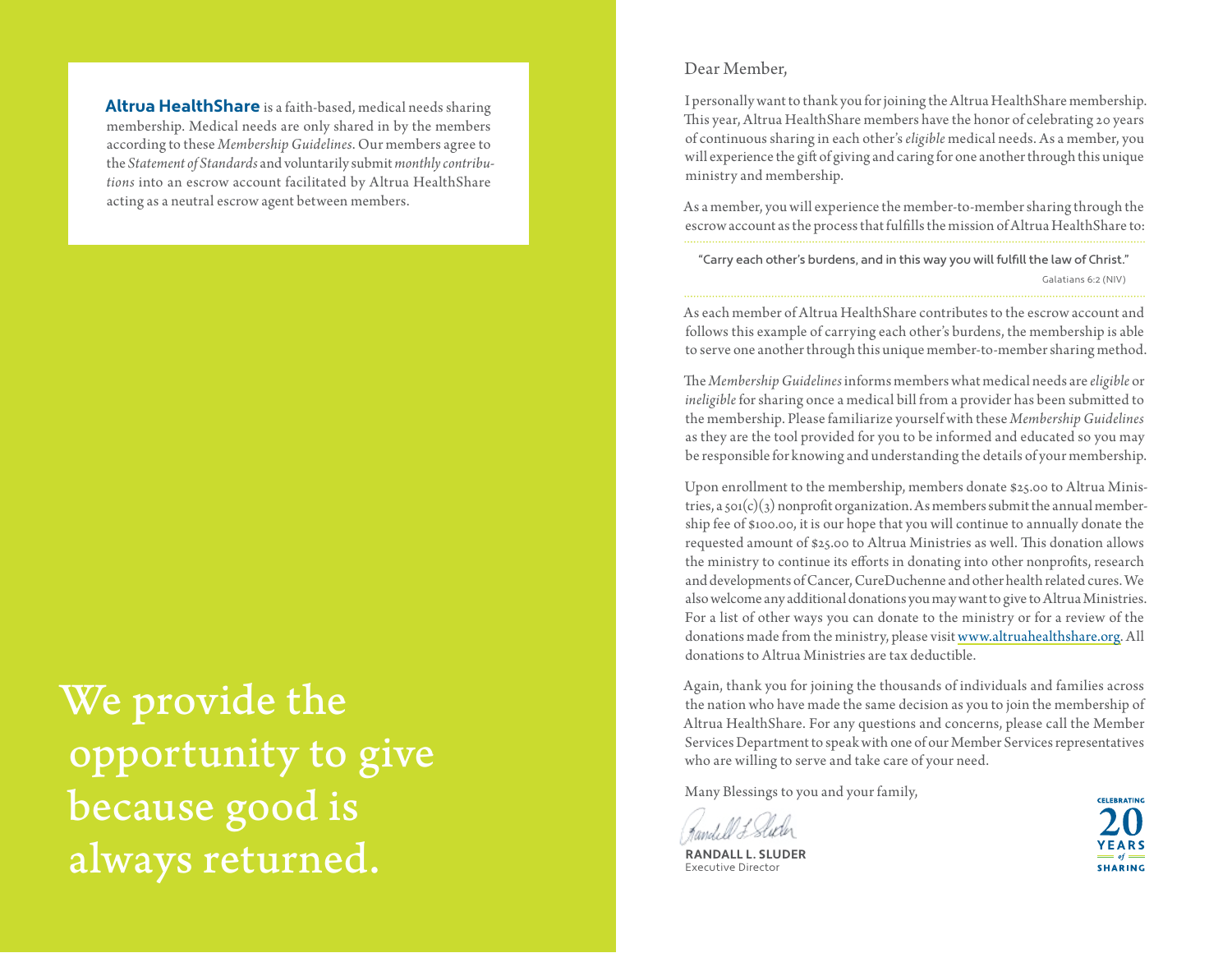#### <span id="page-2-0"></span>Statement of Standards

I agree to live a clean and healthy lifestyle and share the following ethical or religious beliefs:

- › I believe in caring for one another.
- › I believe in keeping my body clean and healthy with proper nutrition.
- › I believe the use of tobacco, illicit drugs and excessive alcohol consumption is harmful to the body and soul.
- › I believe sexual relations outside the bond of marriage is morally wrong and marriage is a bond between a man and woman only.
- › I believe abortion is wrong, except in a life-threatening situation to the mother.
- › I believe I am obligated to care for my family and physical, mental or emotional abuse of any kind to a family member or anyone else is morally wrong.

#### Contact Information

For general information, help with your application, monthly contribution, or medical needs, please contact us.

PHONE @ EMAIL

1.888.244.3839 memberservices@altruahealthshare.org

**IN FAX CONLINE** 1.512.382.5520 www.altruahealthshare.org

**MAIL** P.O. Box 90849, Austin, TX 78709–0849

## Member Resources

#### FORMS, DOCUMENTS & MORE

Every form for managing your *membership* as well as up-to-date information can be found on our website.

Each form can be downloaded as a PDF so you can easily fill, sign and attach necessary documents to send by email, fax or mail.

www.altruahealthshare.org/resources

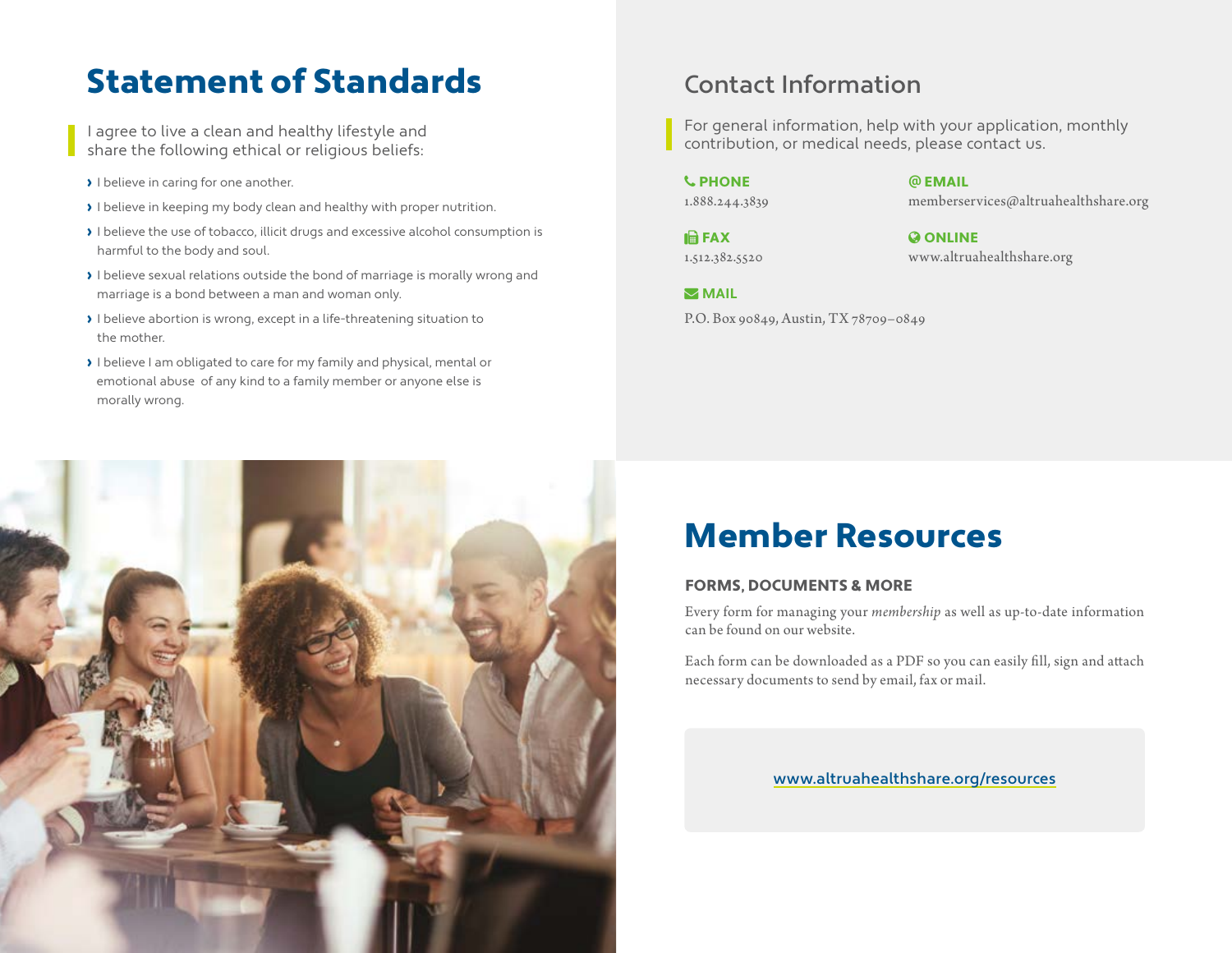## Membership Guidelines Contents

**DEFINITIONS** Refer to the Definition of Terms section on [page 05](#page-6-0) for an explanation of the *terms* that are used throughout these guidelines.

#### [Membership Overview](#page-4-0)

| Membership Overview                |  |
|------------------------------------|--|
| . Guidelines Purpose and Use       |  |
| 8. Individuals Helping Individuals |  |
| . Monthly Contributions            |  |
| . Definition of Terms              |  |

# [Contributors' Instructions](#page-9-0) & Conditions 12

### [Beliefs and Standards](#page-10-0) [Membership Commitment](#page-10-0) [Medical History](#page-10-0) [Application, Acceptance, and](#page-10-0)  [Effective Date](#page-10-0) [Dependent\(s\)](#page-10-0) [Financial Participation](#page-10-0) [Other Criteria](#page-11-0)

#### [Member Rights](#page-19-0)  & Responsibilities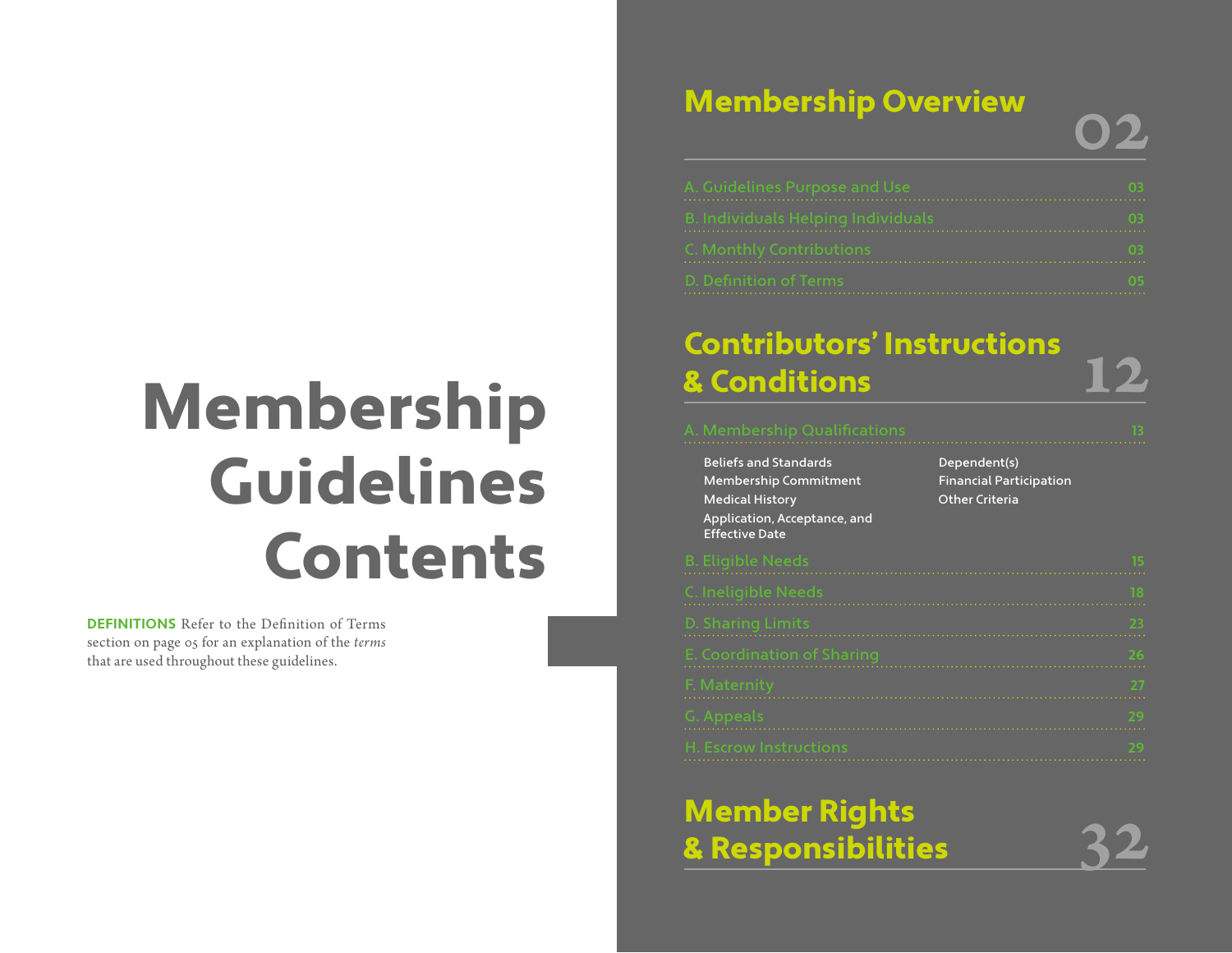<span id="page-4-0"></span>

## Membership **Overview**

Altrua HealthShare is an escrow agent that administers voluntary sharing of health care needs for qualifying members. Members of Altrua HealthShare share a common set of ethical or religious beliefs (*Statement of Standards*) and share medical expenses among themselves in accordance with those beliefs.

Altrua HealthShare uses this widely accepted definition of "religion" as defined by Merriam Webster: "A personal set of institutionalized system of religious attitudes, beliefs and practices." The *membership* ethics and beliefs are based on the historical narra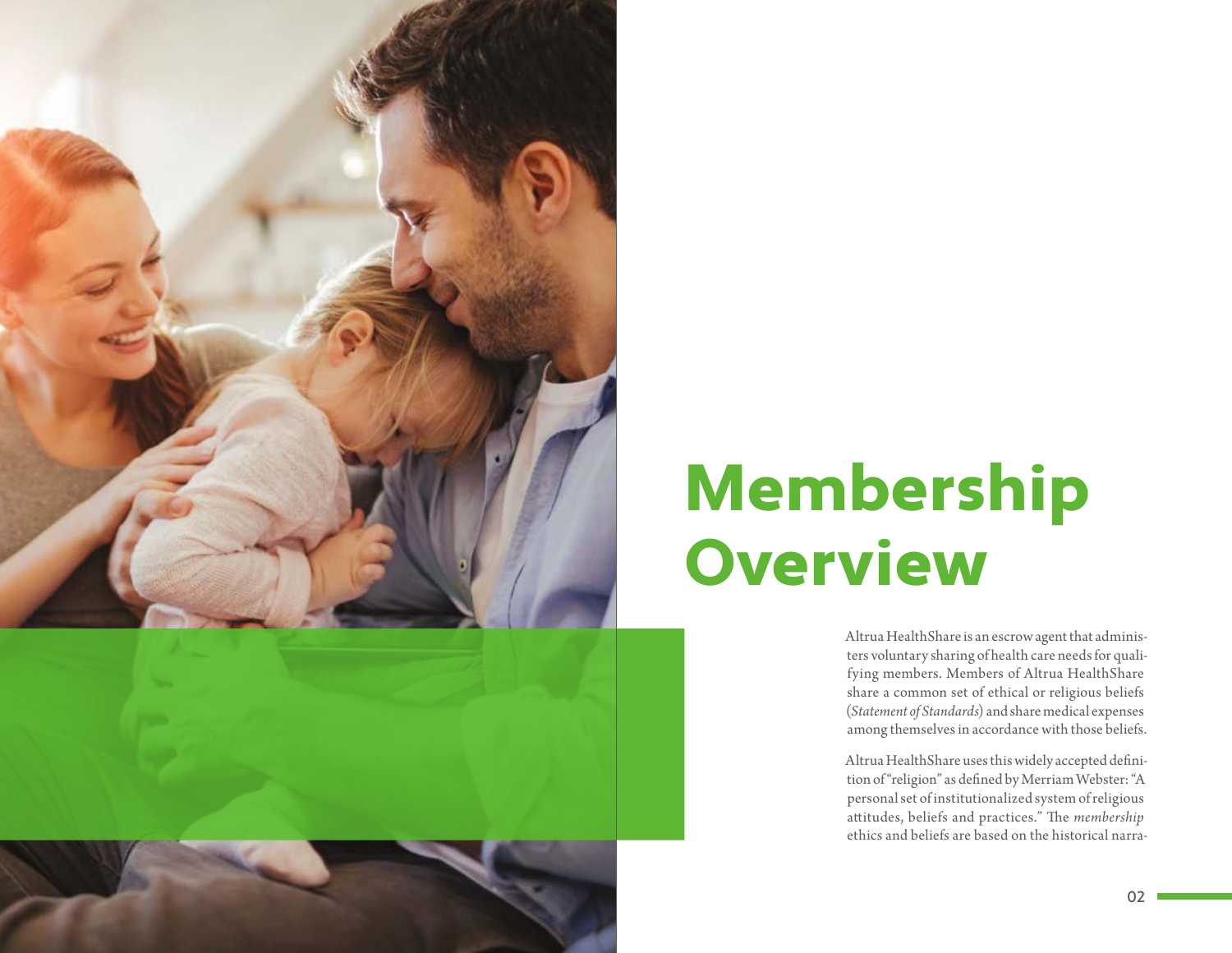<span id="page-5-0"></span>tive in the Bible. Members agree to live by the lifestyles, values, and traditions addressed in the Bible and agree to adhere to and sign the *Statement of Standards* based thereon. The *membership* does not subsidize self-destructive behaviors and lifestyles, but is specifically tailored for individuals who maintain a healthy lifestyle, make responsible health care choices, and believe in helping others. The *membership* is NOT health insurance.

#### **A** Guidelines Purpose and Use

The guidelines are provided as an outline for *eligible* needs in which contributions are shared in accordance with the *Escrow Instructions* . They are not for the purpose of describing to potential *contributors* what amounts will be shared on their behalf, and do not create a legally enforceable right on the part of any *contributor*. Neither these guidelines, nor any other arrangement between *contributors* and Altrua HealthShare, creates any rights for any *contributor* as a reciprocal beneficiary, a third party beneficiary, or otherwise.

The edition of the guidelines in effect on the date of medical services supersedes all other editions of the guidelines and any other communication, written or verbal. With written notice to the general *membership*, the guidelines may change at any time based on the preferences of the *membership* and on the decisions, recommendations, and approval of the Board of Directors.

An exception to a specific provision only modifies that particular provision, and does not supersede or void any other provisions.

#### **B** Individuals Helping Individuals

*Contributors* participating in the *membership* help individuals with their medical needs. Altrua HealthShare facilitates in this assistance and acts as an independent and neutral escrow agent. Altrua HealthShare disperses monthly member-to-member sharing, or contributions, as described in the *Membership Guidelines*.

### **C** Monthly Contributions

*Monthly contributions* are voluntary contributions that are non-refundable. A member's first month's contribution must be received by the 15th day of their first month or the *membership* will not become effective. Recurring *monthly* 

*contributions* are due on the 1st of each participating month, and become past due after the 15<sup>th</sup> of that participating month. Any monthly contribution received after the last day of a participating month will incur an administrative fee of \$35.00 as will any monthly contribution returned by a member's financial institution. Any member's monthly contribution that continues to incur an administrative fee for three consecutive months will be assessed additional administrative fees.

If a contribution is not received by the 15<sup>th</sup> of a participating month, the member remains *eligible* for sharing through the end of that month. On the 1st day of the second participating month that a contribution has not been received, the member is considered *ineligible* for sharing until that previous participating month's contribution has been received. If a member's monthly contribution is past due for sixty consecutive days from the last participating month's due date, the member becomes *ineligible* for sharing and the *membership* will be *withdrawn*.

As a non-insurance *membership*, Altrua HealthShare or the *membership* is not liable for any part of an individual's medical need. In the event that the escrow account does not provide for *eligible* needs submitted for any sharing month, additional contributions may be requested from the *membership*. The additional contributions requested will be spread equally amongst that month's participating members. As of 1/01/2017, Altrua HealthShare has never requested additional contributions from the *membership* to provide for sharing in *eligible* medical needs.

Members desiring to upgrade their current *membership* may be subject to the enrollment process to determine eligibility. Altrua HealthShare has the sole discretion to approve or decline *membership* changes. Request for *membership* changes should be received by the  $20<sup>th</sup>$  of the month prior to the month that the member wants the change to be in effect. The change to the *membership* will become effective on the first day of the month following the approved change.

Contributors wishing to discontinue participation in the *membership* must submit a *Membership Cancellation Request Form* by the 20th day of the month before which the contributions will cease or the contribution remains nonrefundable. The form should include the reason why the contributor is discontinuing participation in the *membership*. Should the contributor fail to follow the *Membership Guidelines* as they pertain to the *membership* and later wishes to reinstate their *membership*, a new application must be submitted for *membership* as a new applicant.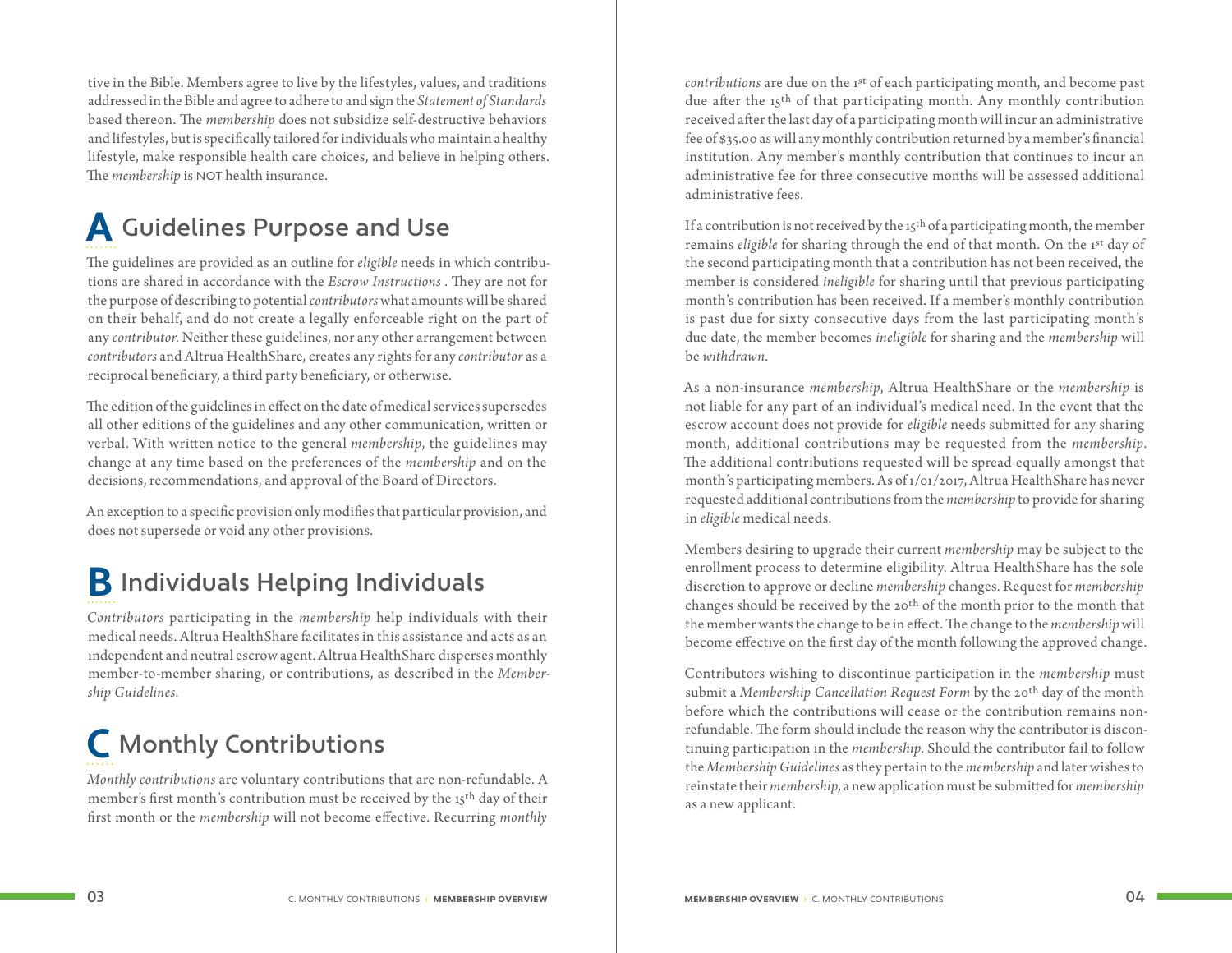#### <span id="page-6-0"></span>**D** Definition of Terms

Terms used throughout the Membership Guidelines and application are defined as follows:

**01. ACKNOWLEDGMENTS** Accepting the truth, facts and existence of statements made in the Altrua HealthShare Acknowledgments section of the Application. The Altrua HealthShare Acknowledgments are accepted by the member's signature on the application.

**02. ACTIVE MEMBER** A contributor, and contributors dependents, if applicable, who have submitted *monthly contributions* in the manner established by these guidelines, and are able to have *eligible* medical needs submitted and shared.

**03. AFFILIATED** An "in-network" medical care practitioner or facility as determined by Altrua HealthShare.

**04. ANNUAL LIMITS** The maximum amount shared for *eligible* needs per member, each calendar year (January 1st through December 31st). Applies to Bronze members only.

**05. APPLICATION DATE** The date Altrua HealthShare receives a complete membership application.

**06. CASE MANAGEMENT** A collaborative process of assessment, planning, facilitation, care coordination, evaluation, and advocacy for options and services to meet a member's health needs through available resources to promote quality, cost-effective outcomes.

**07. COMBINED MEMBERSHIP** Two or more family members participating under the same *membership*.

**08. COMMITMENTS** Acceptance, dedication and agreement to adhere to the cause and directives in the *Membership Guidelines*, the governing document for Altrua HealthShare members. The Altrua HealthShare *Acknowledgments* are accepted by the member's signature on the application.

**09. CONTRIBUTOR** Person named as *Head of Household* under the *membership*.

**10. DATE OF SERVICE (DOS)** The day medical services were rendered on behalf of a member.

**11. DEPENDENT** The *Head of Household's* spouse or unmarried child(ren) under the age of 20, who are the *Head of Household'sdependent* by birth, legal adoption, or marriage, who is participating under the same *combined membership*. An unmarried child(ren) ages 20 through 24 years of age may participate in the *membership* as a *dependent* if they are a *full-time student* or a *full-time service volunteer.*

**12. EFFECTIVE DATE** Date a person(s) *membership* begins.

**13. ELIGIBLE** A qualification for voluntary sharing of contributions from escrowed funds, subject to the sharing limits, *Membership Guidelines*, *Member Eligibility Manual*, and/or *Membership Enrollment Manual*.

**14. ESCROW INSTRUCTIONS** Detailed instructions provided to the escrow agent, Altrua HealthShare, to manage the *membership* escrow account.

**15. EXPLANATION OF SHARING (EOS)** Remittance that is issued to the members and their providers once medical needs have been processed, are pending or denied. The EOS will state their *member responsibility amount* (*MRA*) as well as any amounts shared by the *membership* on the member's behalf.

**16. FIRST MEMBER RESPONSIBILITY AMOUNT (1ST MRA)** The members first out of pocket amount before the *membership* shares in *eligible* needs.

**17. FULL-TIME SERVICE VOLUNTEER** Person who, without receiving a salary, contributes services on behalf of a charitable or religious organization. *Full-time service volunteer* status begins 30 days before the *dependent's* first day of service of 30 hours or more per week, and ends 90 days after the *dependent* terminates such services. The documentation providing full-time service volunteer status must be submitted to Altrua HealthShare for the dependent to be *eligible* for sharing. If that proof has not been submitted to Altrua HealthShare on behalf of the dependent, needs will be *ineligible* for sharing after 6 months from the date of service.

**18. FULL-TIME STUDENT** A *dependent* enrolled for a total of 12 or more credit hours in a high school, an accredited college or university, in a certified vocational/technical training school, or enrolled for a total of nine or more credit hours in a Masters program at an accredited college or university. Credit hours are those derived from courses offered in a semester or term schedule that applies campus-wide. *Full-time student* status begins 30 days before the first day of classes in which the *dependent* is already enrolled, and ends 90 days after the most recent term in which the *dependent* was enrolled full-time or reaches 25 years of age (whichever comes first). The documentation providing full-time student status must be submitted to Altrua HealthShare for the dependent to be *eligible* for sharing. If that proof has not been submitted to Altrua HealthShare on behalf of the dependent, needs will be *ineligible* for sharing after 6 months from the date of service.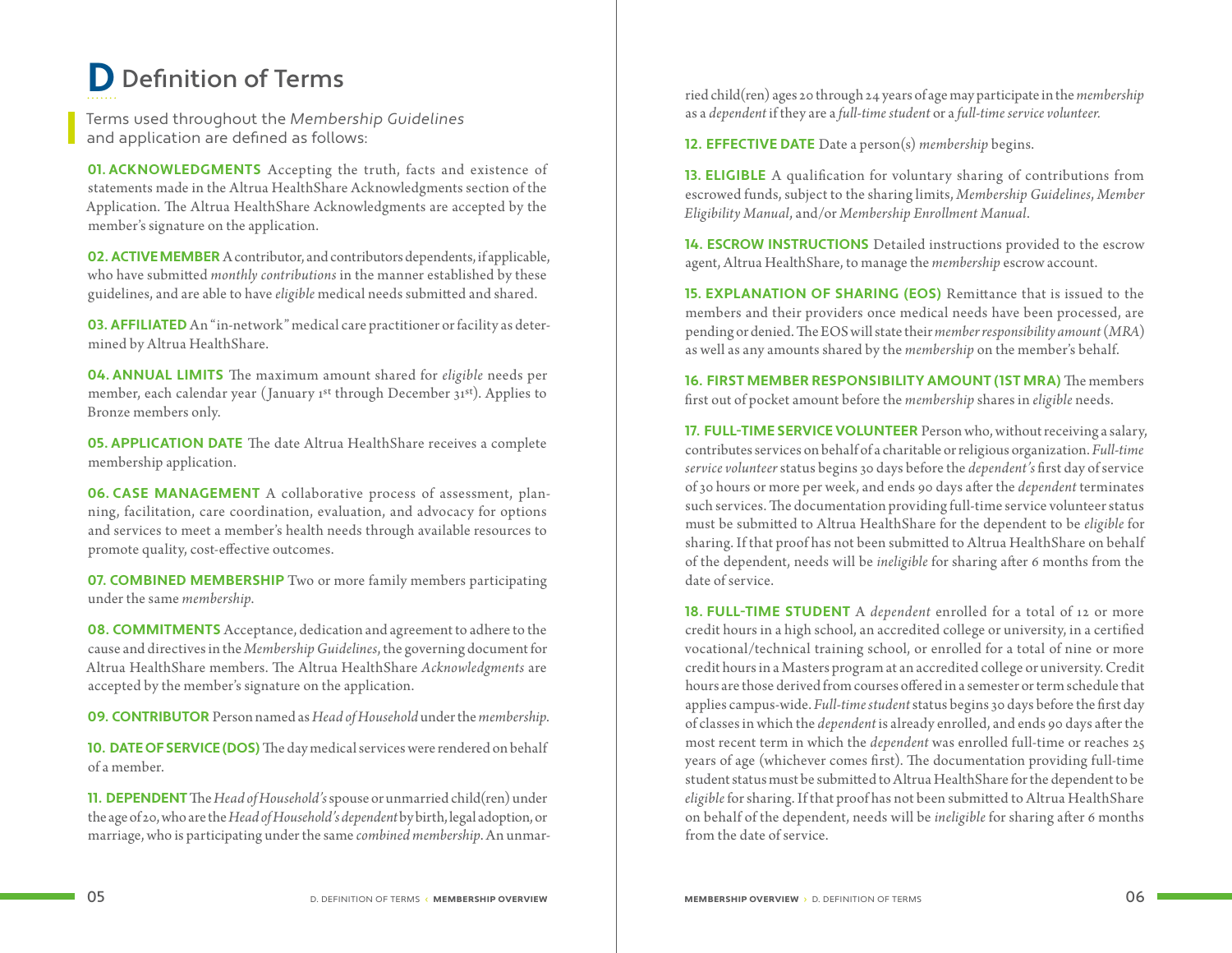**19. HEAD OF HOUSEHOLD** A *contributor* participating by himself or herself, the husband or father that participates in the *membership*; or the wife or mother if the husband does not participate in the *membership*.

**20. HOUSEHOLD** The individual *membership* that is identified as member, member +1, or family based on their *Head of Household* status.

**21. INACTIVE MEMBER** A contributor, and contributors dependents if applicable, who has not submitted *monthly contributions* in the manner established by these guidelines, and are not *eligible* for sharing.

**22. INELIGIBLE** A disqualification for voluntary sharing of contributions from escrowed funds, due to the policy set forth in the *Membership Guidelines*, *Member Eligibility Manual*, and/or *Membership Enrollment Manual*.

**23. LICENSED MEDICAL PROFESSIONAL** An individual who has successfully completed a prescribed program of study in a variety of health fields and who has obtained a license or certificate indicating his or her competence to practice in that field (M.D., D.O., N.D., Chiropractor, P.T., P.A., etc.)

**24. LIFETIME LIMITS** The maximum amount shared for *eligible* needs over the course of an individual member's lifetime of membership.

**25. MATERNITY** Medical needs for the mother's care pertaining to prenatal or newborn delivery, and routine hospital expenses for the newborn. For further explanation see [page 2](#page-17-0)7.

**26. MATERNITY FORM** A form that must be filled out once a member becomes pregnant and is submitted by the member to Altrua HealthShare within 30 days of confirmation of pregnancy from a licensed medical professional.

**27. MEDICAL TOURISM** When a person who lives in one country travels to another country to receive medical, dental and surgical care while at the same time receiving equal to or greater care than they would have in their own country, and are traveling for medical care because of affordability, better access to care or a higher level of quality of care.

**28. MEDICALLY NECESSARY** A service, procedure, or medication necessary to restore or maintain physical function and is provided in the most cost-effective setting consistent with the member's condition. The fact that a provider may prescribe, administer, or recommend services or care does not make it *medically necessary*. This applies even if it is not listed as a *membership limitation*, or an *ineligible* need in the *Membership Guidelines*. To help determine medical necessity, Altrua HealthShare may request the member's medical records and those records may be reviewed by a licensed medical professional.

**29. MEMBER(S)** A person or persons who qualify to receive voluntary sharing of contributions for *eligible* medical needs according to the *Escrow Instructions*, *Membership Guidelines*, and *membership type*.

**30. MEMBERSHIP** The body of all active members of Altrua HealthShare.

**31. MEMBERSHIP CANCELLATION REQUEST FORM** A form submitted by the member to Altrua HealthShare requesting that their *membership* be canceled and includes the reason for the cancellation and the month in which the cancellation of the *membership* is to be effective (the form must be received by the 20th day of the month for the cancellation to apply to the following month's *membership* and contribution amount).

**32. MEMBERSHIP COMMITMENT FORM** A form signed and submitted annually by a member to demonstrate their continual commitment to the *membership*, *Acknowledgments*, *Statement of Standards*, *Commitments* and Member *Escrow Instructions*.

**33. MEMBER ELIGIBILITY MANUAL** Reference materials that provides comprehensive information on requirements, policies, and procedures, and is intended to help Altrua HealthShare or any third party resource to accurately determine, identify, and verify *eligible* or *ineligible* needs. The contents of these materials are for internal use only.

**34. MEMBER RESPONSIBILITY AMOUNT (MRA)** The amounts of an *eligible*  need that do not qualify for sharing because the member is responsible for those amounts.

**35. MEMBERSHIP ENROLLMENT MANUAL** Reference materials that contain the criteria used to determine if a potential member is *eligible* for participation in the *membership* and if any *membership limitation*s apply. The contents of these materials are for internal use only.

**36. MEMBERSHIP GUIDELINES** An outline for *eligible* medical needs in which contributions are shared in accordance with the *Escrow Instructions.*

**37. MEMBERSHIP LIMITATION** A specified medical condition for which medical needs arising from or associated with the condition are *ineligible*. An associated condition is one that is caused directly and primarily by the medical condition that is specifically *ineligible*. The membership limitation will be issued during the application process, and may be subject to medical record review. Membership limitations do not apply to office visits/urgent care.

**38. MEMBERSHIP PLAN** Gold, Silver, and Bronze sharing options that are available with different *member responsibility amounts (MRAs)* and sharing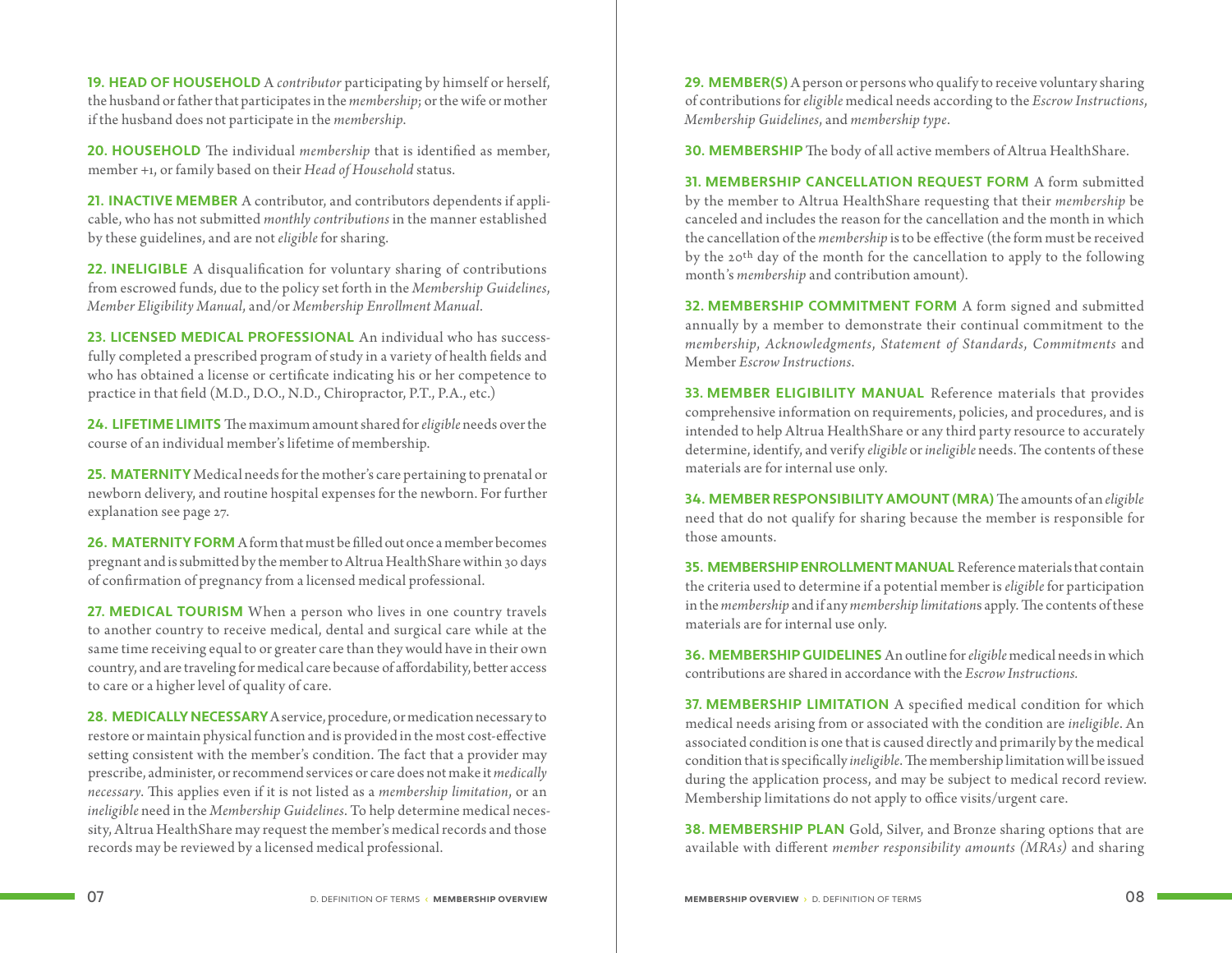limits, as selected in writing on the membership application and approved by Altrua HealthShare.

**39. MEMBERSHIP TYPE** Advantage and Standard sharing options that are available with different *member responsibility amounts (MRAs)* and sharing limits, as selected in writing on the membership application and approved by Altrua HealthShare.

**40. MONTHLY CONTRIBUTIONS** Monetary contributions, excluding the annual membership fee, voluntarily given to Altrua HealthShare, to hold as an escrow agent, and to disburse according to the *Escrow Instructions*.

**41. NEED(S)** Charges or expenses for medical services from a *licensed medical professional* (M.D., D.O. N.D. Chiropractor, P.T., P.A., etc.) or facility due to illness, accident, or injury for a single member.

**42. NEEDS PROCESSING FORM (NPF)** A form that is required to process medical needs for accidents, injuries or medical conditions that result in a visit to the emergency room. Members must complete and submit this form to Altrua HealthShare within 96 hours of discharge. The form can be found at www. altruahealthshare.org under Member Resources. The Needs Processing Form may be requested for other medical needs and must be completed and submitted to Altrua HealthShare within 6 months of the need to be *eligible* for sharing.

**43. NON-AFFILIATED PROVIDER** A non-network medical care professional or facility as determined by Altrua HealthShare.

**44. OFFICE VISIT/URGENT CARE MRA** The amounts of an *eligible* need that do not qualify for sharing because the member is responsible for those amounts, and that do not apply to *1st or 2nd MRA*: \$35.00 for affiliated practitioner or 50% of non-affiliated practitioner, per office visit. *Membership limitations* and *pre-existing conditions* do not apply.

**45. PRE-EXISTING CONDITION** Any illness or accident for which a person has been diagnosed, received medical treatment, been examined, taken medication, or had symptoms for 24 months prior to the *effective date*. Symptoms can include but are not limited to the following: abnormal discharge or bleeding; abnormal growth; break; cut or tear; discoloration; deformity; full or partial loss of use; obvious damage, illness or abnormality; impaired breathing; impaired motion; inflammation or swelling; itching; numbness; pain that interferes with normal use; unexplained or unplanned weight gain or loss exceeding 25% of the total body weight occurring within a six-month period; fainting, loss of consciousness, or seizure; abnormal results from a test administered by a medical provider. Pre-existing conditions do not apply to office visits/urgent care.

**46. RECREATIONAL ACTIVITIES SHARE INCREASE FORM** A form signed and submitted by the head of household that increases the shared amount for recreational activities to a maximum of \$25,000 for 365 days per *eligible* member for an additional one-time contribution of \$300.00. The form may be submitted any time during the year and the share increase will go into effect on the 1st day of the following month for the member in which it applies. A separate form must be signed and submitted for each member needing the share increase. The form can be found at www.altruahealthshare.org under Resources.

**47. SECOND MEMBER RESPONSIBILITY AMOUNT (2ND MRA)** The percentage members are responsible for, after the *1st MRA* is met, and before the *membership* shares in *eligible* needs. The *membership* shares simultaneously in *eligible* needs as the member's 2nd MRA is being met.

**48. STATEMENT OF STANDARDS** The religious or ethical standards by which Altrua HealthShare members agree to live by during the course of their *membership*. [See beginning of the Member Guidelines](#page-2-0).

**49. USUAL, CUSTOMARY, AND REASONABLE (UCR)** The lesser of the actual charge or the charge most other providers would make for those or comparable services or supplies, as determined by Altrua HealthShare.

**50. WITHDRAWN** When a *membership* has been canceled due to submitting a *Membership Cancellation Request Form*, a violation of the *Statement of Standards*, or non-receipt of a voluntary monthly contribution or annual membership fee in excess of 60 days.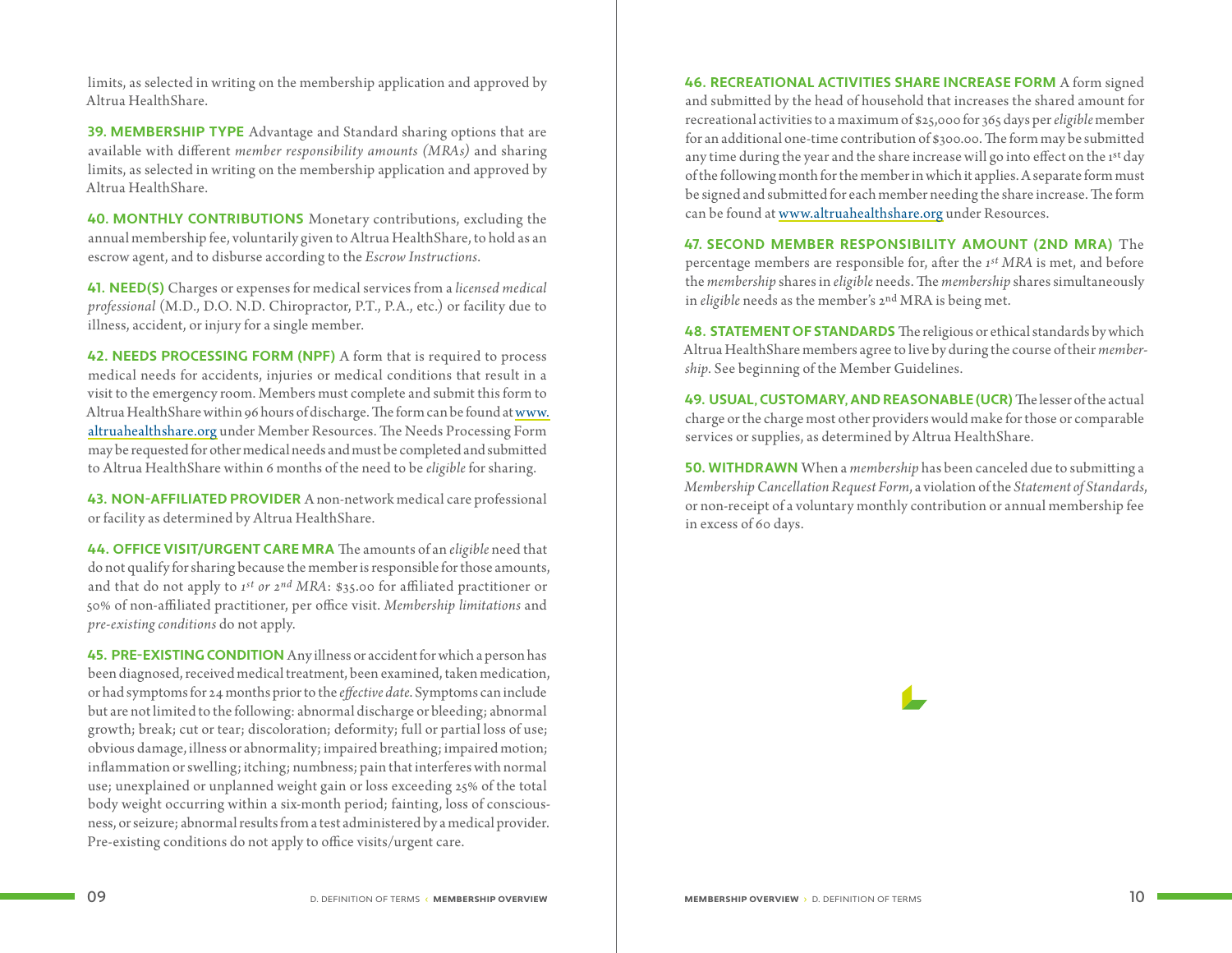<span id="page-9-0"></span>



## Contributors' Instructions **&** Conditions

By submitting *monthly contributions*, the *contributors* instruct Altrua HealthShare to share escrowed funds in accordance with the *Escrow Instructions*. Altrua HealthShare has no gain or loss financially in determining if a need is *eligible* or *ineligible*; therefore, *contributors* designate Altrua HealthShare as the final authority for the interpretation of the *Membership Guidelines*. By participating in this *membership*, the member accepts these conditions as enforceable and binding.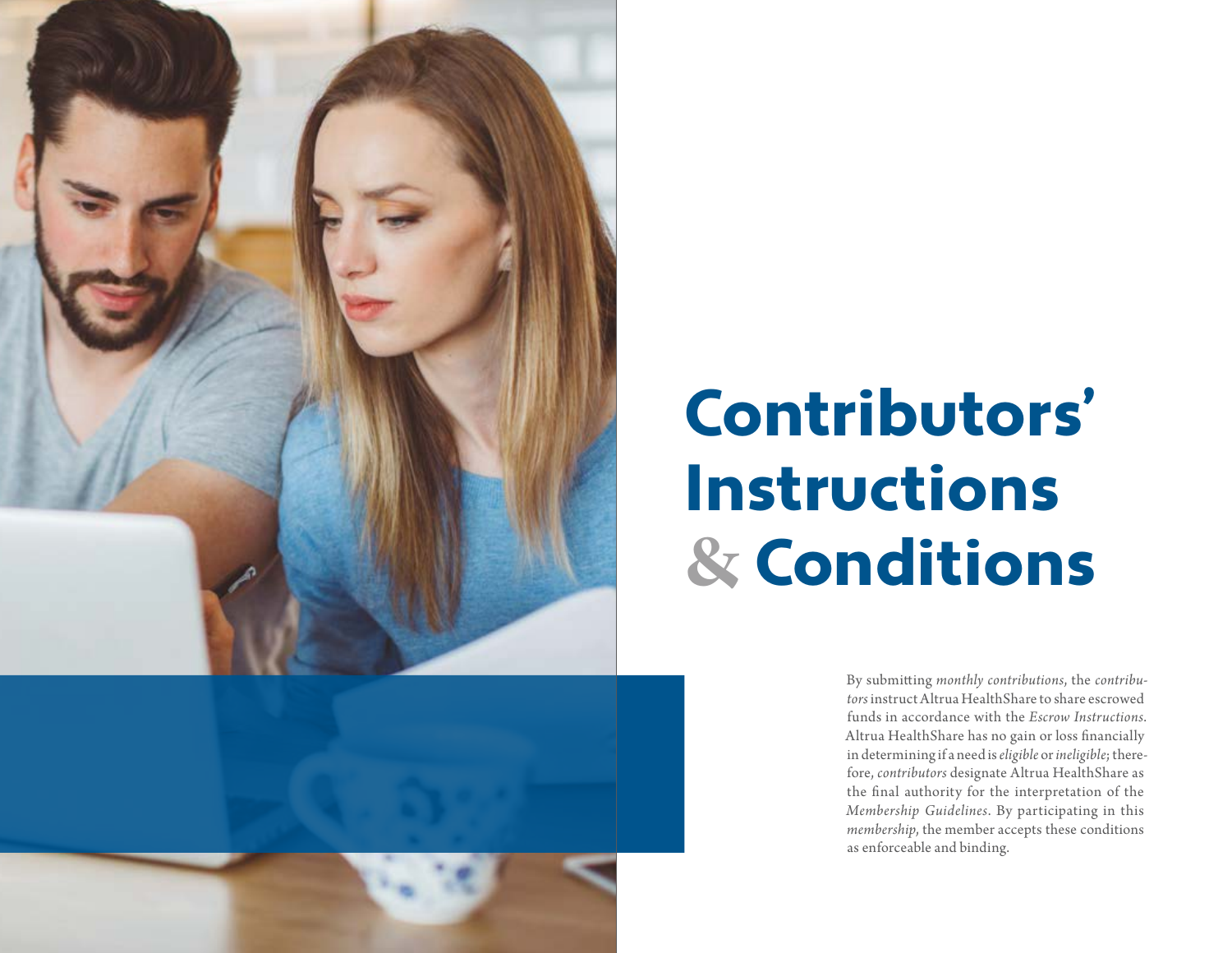#### <span id="page-10-0"></span>**A** Membership Qualifications

In order to become and remain a member of Altrua HealthShare, a person must meet the following criteria:

**01. BELIEFS AND STANDARDS** Members share a common set of ethical or religious beliefs as outlined in the *Statement of Standards*. If at any time during participation in the *membership*, a violation of the *Statement of Standards* is discovered or revealed through the review of the member's submitted medical records, the member not honoring this standard may be withdrawn from participation in the *membership*. In the event a member is *withdrawn* due to a violation of the *Statement of Standards*, Altrua HealthShare will not return member contributions prior to the date of withdraw because contributions are submitted for member to member sharing. The need(s) associated with the violation of the *Statement of Standards*, will be *ineligible* for sharing. Member reapplication may be accepted on a case by case assessment.

**02. MEMBERSHIP COMMITMENT** To maintain an active *membership*, a member must submit a *Membership Commitment Form* annually to demonstrate their continual commitment to the *membership*, *Acknowledgments*, *Statement of Standards*, *Commitments* and *Escrow Instructions*. The *Membership Commitment Form* is the member's responsibility to submit to Altrua HealthShare within 30 days of the member's annual renewal date. Any *Membership Commitment Form* not received within the 30 days will cause the *membership* to become inactive until this document has been received.

**03. MEDICAL HISTORY** The applicant(s) must meet all criteria set forth in the *Membership Enrollment Manual* and *Membership Guidelines*, to be qualified for *membership*, on his/her *application date*. If, at any time, it is discovered that a member did not submit a complete and accurate medical history on the membership application, the criteria set forth in the *Membership Enrollment Manual* will be applied, and could result in either a retroactive *membership limitation* or a retroactive denial of his/her *membership*. Members may go through the appeals process to have a *membership limitation* removed by providing medical evidence that they qualify for such removal. *Membership limitations* and denials can be applied retroactively but cannot be removed retroactively.

**04. APPLICATION, ACCEPTANCE, AND EFFECTIVE DATE** The person must submit a membership application and be accepted into the *membership* by meeting the criteria of the *Membership Enrollment Manual*. The *membership* begins on a date specified by Altrua HealthShare in writing to the member. The first month's contribution must be received by the 15th day of their first month for the *membership* to become effective.

**05. DEPENDENT(S)** A *dependent* may participate under a *combined membership* with the *Head of Household*; however, a *dependent* who is 20 through 24 years of age may participate in such a *combined membership* only if he/she is either a *full-time student* or a *full-time service volunteer*. Proof of *full-time student* or *fulltime service volunteer* status is required with his/her membership application. Proof of *full-time studen*t status must be submitted at the beginning of every semester or term. The documentation providing the dependent's status must be submitted to Altrua HealthShare for the dependent to be *eligible* for sharing. If that proof has not been submitted to Altrua HealthShare on behalf of the dependent, needs will be *ineligible* for sharing after 6 months from the date of service. *Full-time student* or *full-time service volunteer* status under a *combined membership* ends when a *dependent* reaches his/her 25th birthday; however, if the *dependent* has an ongoing need on his/her 25th birthday, participation ends an additional 90 days after the *dependent's* birthday. *Dependents* may continue their *combined membership* if they are medically unable to continue as either a *full-time student* or a *full-time service volunteer* because of an illness or injury: physical or mental. A physician or qualified health professional must verify this disability. A *dependent* who wishes to continue participating in the *membership* but who no longer qualifies under a *combined membership* must apply and qualify for a *membership* based on the criteria set forth in the *Membership Enrollment Manual.* Children born into the *membership*, due to an *eligible maternity*  need, can become a member under a *combined membership* without having to meet any criteria in the *Membership Enrollment Manual*. Under a *combined membership*, the *Head of Household* is responsible to ensure that each individual participating under the *combined membership* meets and complies with the *Statement of Standards* and all guideline provisions.

**06. FINANCIAL PARTICIPATION** To maintain an active *membership*, a member must submit an annual membership fee of \$100.00 to Altrua HealthShare, a requested \$25.00 annual donation to Altrua Ministries, and a monthly contribution to Altrua HealthShare to be placed into the escrow account for member-tomember sharing. Annual membership fees to Altrua HealthShare and requested donations to Altrua Ministries are due by the 1st day of a member's anniversary month each calendar year. If a member's annual membership fee is not received by the 15th of their anniversary date, the member will not be *eligible* for having their needs shared by other members. If a member's annual membership fee is not received by the end of the following month of the anniversary date, their *membership* will be *withdrawn*. *Monthly contributions* are to be received by the 1st of each participating month and required to be received no later than the last day of that month. If a *monthly contribution* is not received by the last day of a participating month, an administrative fee of \$35.00 will be assessed. If a *monthly contribution* is not received by the end of a 2nd participating month,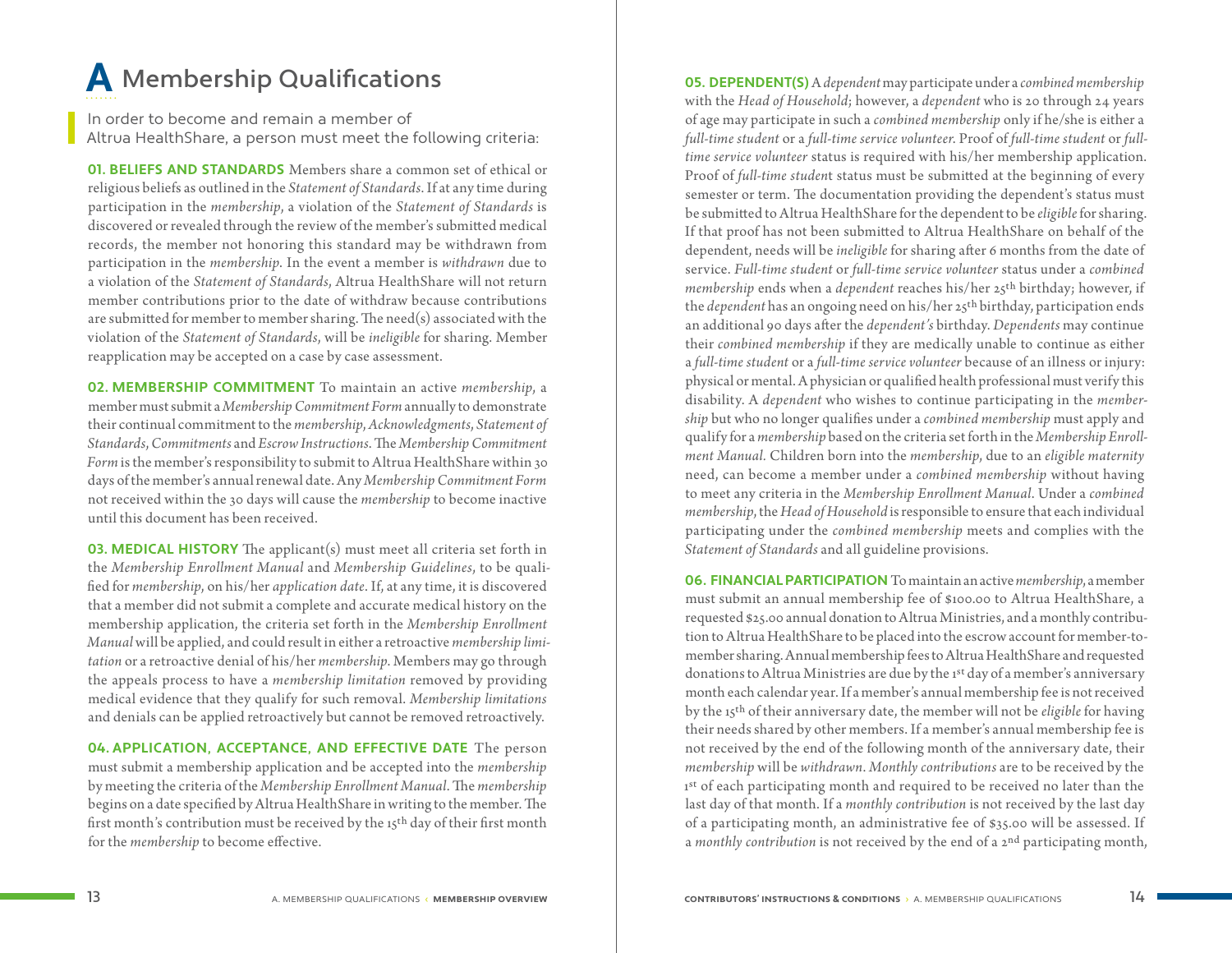<span id="page-11-0"></span>the member will be *withdrawn* from the *membership*. Any member that has been *withdrawn* from the *membership* will be able to re-apply under the terms outlined to them in writing by Altrua HealthShare. Any member who allows their *membership* to become inactive three consecutive times will not be able to re-apply for *membership*. Any member's needs occurring after they become inactive or before they re-apply for *membership* are *ineligible* for sharing.

**07. OTHER CRITERIA** Children under the age of 18 may qualify for *membership* without their parent's mutual participation on a case-by-case basis as determined by Altrua HealthShare. In these cases, the child's parent or guardian must complete and sign the membership application and any associated materials for the child and is responsible to ensure that all application, *Membership Guidelines*, and *Statement of Standards* are met.

- **a** An adopted child must apply and qualify as a new member and receives no preferential treatment under the *Membership Enrollment Manual.*
- **b** Non-U.S. citizens under 65 may also qualify for *membership*, as determined by Altrua HealthShare on a case-by-case basis.

#### **B** Eligible Needs

Only needs incurred on or after the member's *effective date* are *eligible* for sharing under the *Escrow Instructions.* The member's provider, or the member, must submit a request for sharing in the manner and format specified by Altrua HealthShare. This includes but is not limited to: *Needs Processing Form*, industry standard billing forms (CMS 1500 and/or most recent UB form), or itemized statements, if billing forms are not available. If an itemized statement is being submitted for a need(s), the statement must have: Provider's tax ID and name, diagnosis code (DX), procedure code (CPT), billed charges and the *date of service* (DOS). This is the minimum acceptable information that Altrua HealthShare requires regarding an itemized statement submitted for the sharing of a member's need(s). One or more of these forms may be required, and medical records may be requested. All participating members have a responsibility to abide by the Member Rights & Responsibilities published by Altrua HealthShare, which can be found on [page 32](#page-19-0) of these guidelines.

**01. PRE-AUTHORIZATION** The member must have the following procedures or services pre-authorized as *medically necessary* prior to receiving the service. The member will need to have their provider call the number found on the back of the membership ID card. Failure to comply with this requirement will render the service *ineligible*. Pre-authorization does not determine that a need

is *eligible* for sharing. Verification of eligibility is still required on the following list of needs.

The following requires pre-authorization and is eligible after the first 90 days from the effective date:\*

- > Advanced imaging i.e. MRI, MRA, CT, > Nuclide studies PET, etc.
- › Cancer testing, procedures and treatments
- › Cardiac testing, procedures and treatments
- › EMG/EEG

\*

- › Infusion therapy
- › Inpatient hospital admissions
- › Long term care—any and all treatments involved
- › Ophthalmic surgical procedures
- › Outpatient surgery, testing, and procedures, includes pre-admission testing
- › Skilled nursing facility admissions
- › Sleep studies
- › Ultrasounds (excludes prenatal sonograms and routine mammogram screening)
- › Medical Tourism

#### **02. ER VISITS, EMERGENCY SURGERIES, PROCEDURES OR TESTS** Emer-

gency care from *non-affiliated providers* will be treated at the *affiliated* level. Non-emergent use of the emergency room is *ineligible*. Medical records will be reviewed for all ER visits to determine eligibility. An emergency is defined as treatment that must be rendered to the patient immediately for the alleviation of the sudden onset of an unforeseen illness or injury that, if not treated, would lead to further disability or death. Examples of an emergency include, but are not limited to; severe pain, choking, major bleeding, heart attack or a sudden, unexplained loss of consciousness. Altrua HealthShare MUST BE NOTIFIED OF All emergency room visits within 96 hours of dischArge by submitting the *Needs Processing Form* to [memberforms@altruahealthshare.org](mailto:memberforms@altruahealthshare.org) or by faxing to 512.382.5520.

**03. MEDICAL TOURISM** If a member chooses to leave the United States specifically for the purpose of receiving healthcare in another country, the member must first contact the Eligibility Department for Altrua HealthShare. All medical procedures outside of the United States must be pre-authorized by Altrua HealthShare in order for that need to be considered *eligible* for sharing.

Considered eligible within the first 90 days if the need is for an ER related accidental injury, ER related life-threatening symptom(s) or ER related eligible surgery that has occurred after the effective date and does not fall under the category of recreational activities. [\(See D. Sharing Limits, #09\)](#page-16-0)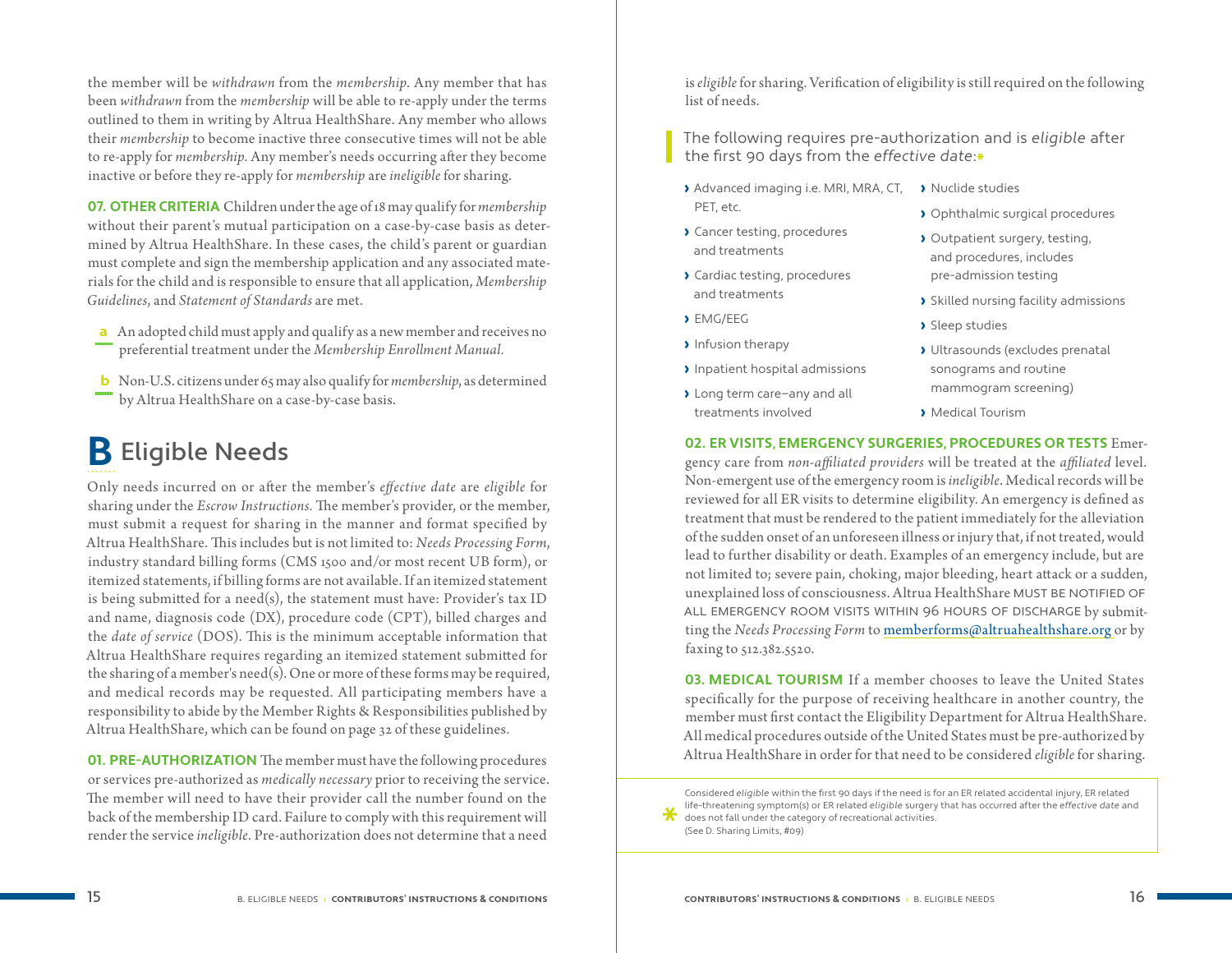<span id="page-12-0"></span>All other medical procedures/treatments received outside of the country (e.g. vacation) NOT related to medical tourism will be subject to the eligibility requirements set forth in the *Membership Guidelines*.

If a member is treated outside the United States, the entire itemized medical bill must be translated into English and converted into U.S. dollars. The member must review the medical bill and assume responsibility for all needed charges as a self-pay patient. Finance charges and currency exchange fees are not *eligible* for sharing.

**04. CASE MANAGEMENT** In the event a member's condition is expected to be, or is, of a serious nature, Altrua HealthShare reserves the right to arrange for case management to oversee the treatment of the individual. Altrua HealthShare may alter or waive normal *Membership Guidelines* provisions when expecting a cost effective result, without sacrificing the quality of care. The use of case management is voluntary for the member; however, non-compliance of the case management's recommendation could result in the need, or related needs, to be *ineligible*.

**05. ELIGIBILITY FOR CANCER NEEDS** In order for needs related to ANY type of cancer to be *eligible*, (e.g., breast, colorectal, leukemia, lymphoma, prostate, skin, etc.) the following applies:

- › Female members, age 40 and over, are required to get screening tests every two years from the date of last negative test result, while on the membership: mammogram, or ultrasound in place of mammogram, and pap-smear with pelvic exams for female members. Male members, age 50 and over, are required to get a PSA blood test every two years from the date of last negative test result. Failure to obtain the biennial tests listed above will render future needs for breast, cervical, endometrial, ovarian and prostate cancer ineligible. The biennial tests must be performed within 24 months of their last clean test result and submitted to Altrua HealthShare.
- › For new members, the aforementioned cancers will be eligible for sharing 12 months after the receipt of clean test results by Altrua HealthShare within 30 days from the member's effective date. If the new member does not submit the clean test results within 30 days, the aforementioned cancer will be eligible for sharing 12 months from the date the clean test results were received by Altrua HealthShare.

› The member is required to contact Altrua HealthShare within 30 days of any cancer diagnosis by submitting the Needs Processing Form to [memberforms@altruahealthshare.org](mailto:memberforms@altruahealthshare.org) or by faxing to 512.382.5520. If the member fails to notify Altrua HealthShare within the 30 day time frame, the member will be responsible for 50% of the total allowed charges after the MRAs have been assessed.

› Cancer diagnosis and/or cancer testing within the first 12 months of the member's effective date will render that cancer need(s) ineligible until the member's one year anniversary.

#### **C** Ineligible Needs

Needs arising from any one of the following are INELIGIBLE under the Escrow Instructions:

**01.**Any need that requires pre-authorization is considered *ineligible* within the first 90 days from the *effective date*.\*

**02.**Any need for which there was a *pre-existing condition* 24 months prior to member's *effective date*, are *ineligible* for the first 24 months of *membership*. This does not apply to office visit/urgent care, physical therapy or chiropractic care.

**03.**All needs related to recreational activities during the first 90 days of the *effective date*.\*\*

**04.**Any illness, injury, or condition for which there is a *membership limitation.* The member will be notified of *membership limitations* when applying for *membership*.

**05.** Surgery during the first 90 days of *effective date*, unless the delay of surgery could result in serious impairment to bodily functions, serious dysfunction of a bodily organ or part, or place the patient's health in serious jeopardy.

**06.**Any Cancer diagnosis and/or cancer testing within the first 12 months of the *effective date*.

**07.** Treatment or referrals received or obtained from any family member including, but not limited to: father, mother, aunt, uncle, grandparent, sibling, cousin, dependent or any in-laws, etc.

Considered eligible if the need is for an ER related accidental injury, ER related life-threatening<br>  $\bullet$  symptom(s) or ER related eligible surgery that has occurred after the effective date and does not fall<br>  $\bullet$  under t under the category of recreational activities. [\(See D. Sharing Limits, #09\)](#page-16-0)

Considered eligible if the Recreational Activities Share Increase is submitted for each member needing the share increase.

[\(See D. Sharing Limits, #10](#page-16-0))

\*\*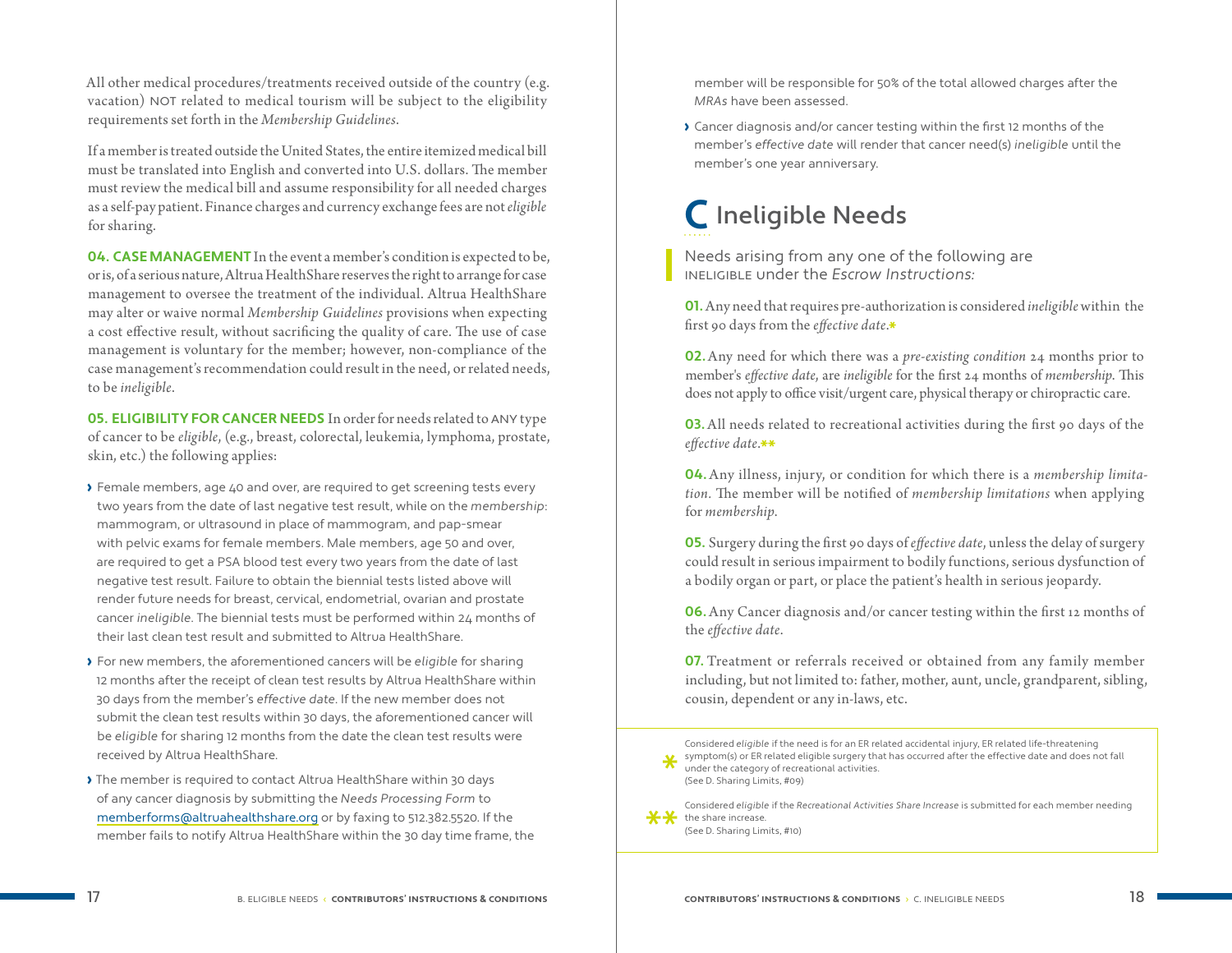**08.** Illness or injuries caused by member negligence or for which the member has acted negligently in obtaining treatment. This could be documented by, but is not limited to, review of medical records or treatment plans by a *licensed medical professional*

**09.** Procedures or treatments that are not recognized and approved by the American Medical Association (AMA) or that are illegal. This includes procedures not approved by the AMA for a given application, procedures still in clinical trials or procedures that are classified as experimental or unproven interventions and therapies (excluding the six office visit options with Alternative Medicine for Gold and Silver *membership type* only).

**10.** Risk assessment testing, including but not limited to genetic testing and counseling.

**11.** Treatment, care, or services that is not *medically necessary* or appropriate. Medical necessity is determined by a licensed medical professional(s).

**12.** Lifestyles or activities engaged in after the *application date* that are in conflict with the *Statement of Standards*.

**13.** Needs for members submitted 6 months after the date of service.

**14.** Transportation (e.g., ambulance, etc.) for conditions that are non-lifethreatening, unless failure to transport the member immediately will seriously jeopardize the member's life.

**15.** Any additional expenses for transportation to a facility that is not the nearest facility capable of providing the *medically necessary* care.

**16.** Congenital birth defects, except for any newborn that is born under an *eligible maternity*.\*

**17.** Elective cosmetic surgery.

**18.** Breast implants (placement, replacement or removal) and complications related to breast implants, including abnormal mammograms, unless related to an otherwise *eligible* need.

**19.** Elective abortion of a viable fetus/embryo, unless *medically necessary* to protect the life of the mother.

**20.** Infertility testing or treatment, as well as any birth control measures to prevent conception (e.g., IUD, injectables, patch, etc).

Has an annual sharing limit of \$50,000.  $\mathbf{\mathbf{\times}}$ 

**21.** Sterilization or reversals (e.g., vasectomy, tubal ligation).

**22.** Sexual dysfunction services.

**23.** Hormone therapy for both men and women.

**24.** *Maternity* resulting from adultery or fornication outside of marriage.

**25.** Sexually transmitted diseases and all associated services.

**26.** Hysterectomy without first obtaining two independent opinions (neither physician may be a partner or another affiliate of the other). Both doctors must examine the patient prior to surgery and both must find that a hysterectomy is *medically necessary*. The member is responsible to ensure that both physicians submit medical necessity to Altrua HealthShare prior to surgery.

**27.** Obesity and any condition or complication relating to that diagnosis, according to the Centers for Disease Control and Prevention; www.cdc.gov/obesity/adult/defining.html

**28.** Weight control and management including nutritional counseling for weight loss, weight gain or health maintenance, even if related to a medical condition.

**29.** Inpatient hospital stays exceeding 60 days per medical need.

**30.**Any additional charges for a private hospital room if a semi-private hospital room is available.

**31.** Services done in an Ambulatory Surgical Center unless otherwise preauthorized by Altrua HealthShare.

**32.** Second surgeries on previously *eligible* surgical needs are *ineligible* UNLESS; (i.) Member has unexpected and unprovoked emergency situation within 30 days of first surgery (ii.) The member's provider has established, prior to initial surgery, that one or more follow up surgeries will be required to fulfill the treatment of the condition. This is subject to review by a licensed medical professional.

**33.** Circumcisions performed after a newborn is discharged from the hospital, unless it threatens the health of the newborn. This may require review of medical records.

**34.** Personal aircraft, including; hang gliders, parasails, ultra-lights, hot air balloons, sky-diving, and any other aircraft not operated by a commercially licensed public carrier.

**35.** Chiropractic care in the first 12 months of the *effective date*.

19 C. INELIGIBLE NEEDS ‹ **Contributors' Instructions & Conditions Contributors' Instructions & Conditions** › C. INELIGIBLE NEEDS 20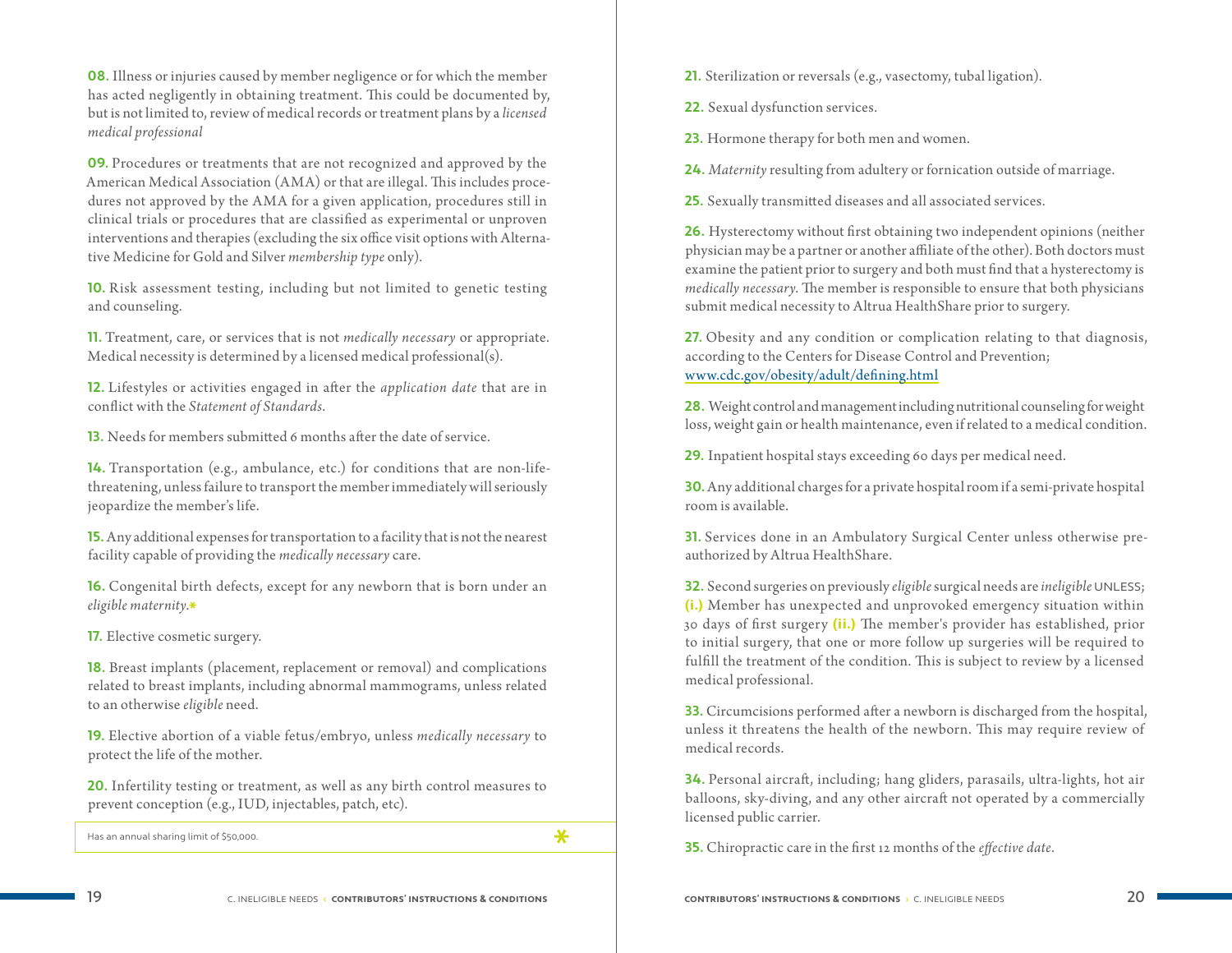**36.** Physical Therapy, unless it is associated with an *eligible* surgery or accidental injury within the first 12 months of *effective date*.

**37.**Any condition related to or resulting from seasonal allergies or chronic sinusitis. This includes but is not limited to; routine office visits, injections, immunotherapy, and surgery.

**38.** Charges for emergency room visits and/or surgical removal for foreign objects placed in nose or ears by a child over five  $(5)$ .

**39.** Emergency room services, unless treatment at an emergency room is the only legitimate option because of the severity of the condition and lack of availability of treatment at an alternative facility.

**40.** Extreme sports or activities perceived as having a high level of danger.\* These activities often involve speed, height, a high level of physical exertion, and highly specialized gear. Extreme sports include but are not limited to:

- › Abseiling or Rappelling
- › Adventure Racing
- › BASE Jumping
- › BMX
- › Bicycle Polo
- › Big Wave Bodyboarding
- › Big Wave Surfing
- › Bossaball
- › Bouldering
- › Bungee Jumping
- › Cave Diving
- › Competitive Skiing
- › Cycling
- › Endurance Racing
- › Free Climbing
- › Freediving
- › Hang Gliding
- › Hot Air Ballooning
- › Ice Climbing
- › Indoor Skydiving
- › Inline Skating
- › Jai Alai
- › Jet-Powered Flight
- or Kiteboarding › Ski Jumping › Skimboarding
- › Kneeboarding

› Kitesurfing

- › Longboarding › Microlight
- › Mixed Climbing
- › Motocross
- › Motorcycle Racing
- › Mountain Biking
- › Mountainboarding or
- › Mountaineering
- › Obstacle Racing
- › Paintball
- › Paragliding
- › Paramotoring
- › Parkour
	-
	- › Rallying
	- › Rock Climbing
	- › Sandboarding
- › Scuba Diving
- › Sepak Takraw
- › Skateboarding
- -
- › Trail Running › Train Surfing › Triathlon Racing
	- › Tricking
	- › Unicyclng
	- › Wakeboarding

› Sky Surfing › Skydiving › Slacklining › Snowboarding › Speed Flying or Speed Riding

› Street Luging › Surfing

- › Waterskiing
- › Whitewater Kayaking
- › Whitewater Rafting
- › WiSBASE, Wingsuit Flying, or Proximity Flying

› Stand Up Paddle Boarding

› Windsurfing

Altrua HealthShare will make the final determination if an activity is considered an extreme sport and if  $\bigotimes$ 

**41.** Adult immunizations.

**42.**The following immunizations for members of all ages; influenza, human papillomavirus (HPV), pneumococcal, meningococcal.

**43.** Medication not requiring a prescription.

**44.** Custodial, long term care or other care that does not treat an illness or injury.

- **45.** Home health care services.
- **46.** Chelation therapy.

**47.** Purchase or rental of durable or reusable equipment or devices (e.g., oxygen, orthotics, hearing aids, prosthetics, external braces) including associated supplies or office visits.

**48.** Dental services and procedures including; periodontics, orthodontics, temporomandibular joint disorder (TMJ), orthognathic surgery, and charges for dental work done under general anesthesia.

**49.** Optometry, vision services, glasses, contacts, supplies, vision therapy, refraction services, and office visits; including medical conditions, for which corrective lenses provide treatment.

**50.**Counseling, testing, treatment, medication and hospitalization for: mental or psychiatric health, learning disability, developmental delay, autism, behavioral disorders, eating disorders, neuropsychological, alcohol/substance abuse, attention deficit or hyperactivity disorder, and psychological conditions.

**51.** Sleep studies due to mental or psychiatric conditions.

**52.** Handling charges, conveyance fees, STAT fees, shipping/handling fees, administration fees, missed appointment fees, telephone/email consultations, and after-hour fees.

**53.** Finance charges and currency exchange fees incurred by medical services received outside of the United States.

#### **54.**Acts of war.

**55.** Exposure to nuclear fuel, explosives, or waste.

- **56.**Any conditions or injuries occurring while performing activities for a profit.
- **57.**Consumption of a prescription medication taken in excess by the member.

All-Terrain Boarding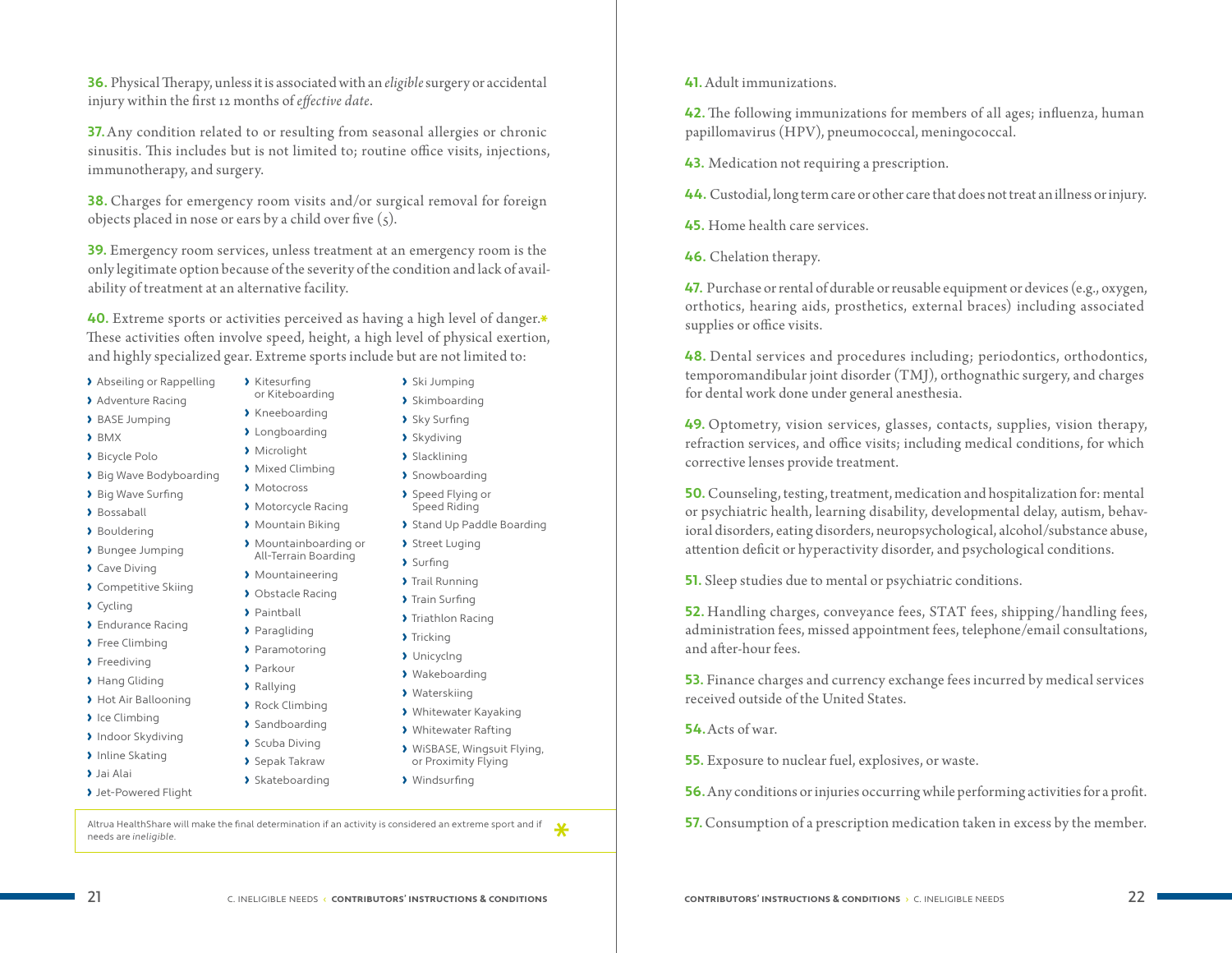<span id="page-15-0"></span>**58.** Over consumption of alcohol, non-prescription or illicit drug use by a member.

**59.** Self-inflicted or intentional injuries.

**60.** Illness or injury caused by illegal activities of the member or the member's family, including misdemeanors and felonies, regardless of whether or not charges are filed.

**61.** Diseases due to; tattoos, body piercing, or lifestyle choices, this includes HIV/AIDs and any other STDs.

**62.** Drug testing unless required by *membership*.

**63.** Adenoid removal surgery, if member has had a prior surgery to remove tonsils and the adenoids were not removed at the same time.

### **D** Sharing Limits

Total eligible needs shared from escrowed funds are limited as defined in this section and as further limited in writing to the individual member. The MRAs may apply to the provisions listed below.

**01. ALTERNATIVE MEDICINE** These services include; homeopathic, holistic, naturopathic, biofeedback, neurofeedback, etc.

For members on the Gold and Silver *membership type* only, the office visit *MRAs* will apply. Once the six (6) office visit *MRAs* are exceeded, needs related to Alternative Medicine are *ineligible* for sharing by the *membership*.

**02. AMBULANCE** The amount shared for ground transportation will not exceed \$3,000 and transportation by air will not exceed \$10,000.

**03. NON-AFFILIATED PROVIDERS** The amount shared for *non-affiliated providers* is 50% of the allowed charges. The total of *eligible* needs shared for services rendered by a *non-affiliated provider* is limited to no more than the *UCR*.

**04. OFFICE VISIT/URGENT CARE MRA** Gold and Standard plan members will submit a \$35.00 *MRA* to *affiliated providers* and 50% of allowed charges to *non-affiliated providers*. The *office visit MRA* only applies if the office visit CPT code(s) is billed.

- › Maternity office visits are considered part of maternity sharing limit.
- › The membership will share a maximum of \$300.00 per office visit.
- › Urgent care visits will be subject to the affiliated provider office visit MRA.
- › Office visit MRAs are not applied to the 1<sup>st</sup> or 2<sup>nd</sup> MRA.
- › Members are allowed six office visit/ urgent care visits, combined, each calendar year.
- › Bronze members will be allowed six office visits in a calendar year and are subject to a \$300.00 maximum limit per visit that **will be** applied to the 1st then 2<sup>nd</sup> MRA.

Any member that exceeds six office visits in a calendar year will be responsible for any charges incurred. These charges will not be applied to your 1st or 2nd *MRA* and these charges are not *eligible* for sharing.

**05. ORGAN TRANSPLANTS** *Eligible needs* requiring an organ transplant may be shared up to a maximum of \$150,000 per member per lifetime, not to exceed the maximum sharing limit of a *membership type*. This includes all costs in conjunction with the actual transplant procedure. Needs requiring multiple organ transplants will be considered on a case-by-case basis.

**06. OUTPATIENT THERAPY** Treatments are limited to a combined 20 visits in a calendar year. Services are subject to the *1st and 2nd MRA*, and include; occupational therapy and speech therapy. Physical therapy is only *eligible* if the need is associated with an *eligible* surgery or accidental injury within the first 12 months from the *effective date*. Chiropractic care is not *eligible* for the first 12 months from the *effective date*.

**07. OVERNIGHT SLEEP TESTING** Sleep studies for sleep apnea require preauthorization and are *eligible* for sharing, but limited to; one-night study done in either a facility or at home. If the home study is done but requires additional testing in a facility, it must be due to medical necessity and is subject to review by a licensed medical professional.

**08. PREPAYMENT OF SERVICES** Members who pre-pay at the time of service without providing the *membership* the opportunity to discount *eligible* needs, must have received at least a 50% discount to have needs shared at the *affiliated*  level. If the member receives less than a 50% discount, the needs will be shared at the *non-affiliated* level. All needs must include the following: provider tax id number, diagnosis codes (ICD-10), procedure codes (CPT), billed amount, and receipt for proof of payment. Reimbursement to member will not be made if there is an outstanding balance to the provider(s). Exceptions to this policy will only be made if the member has prior authorization with Altrua HealthShare.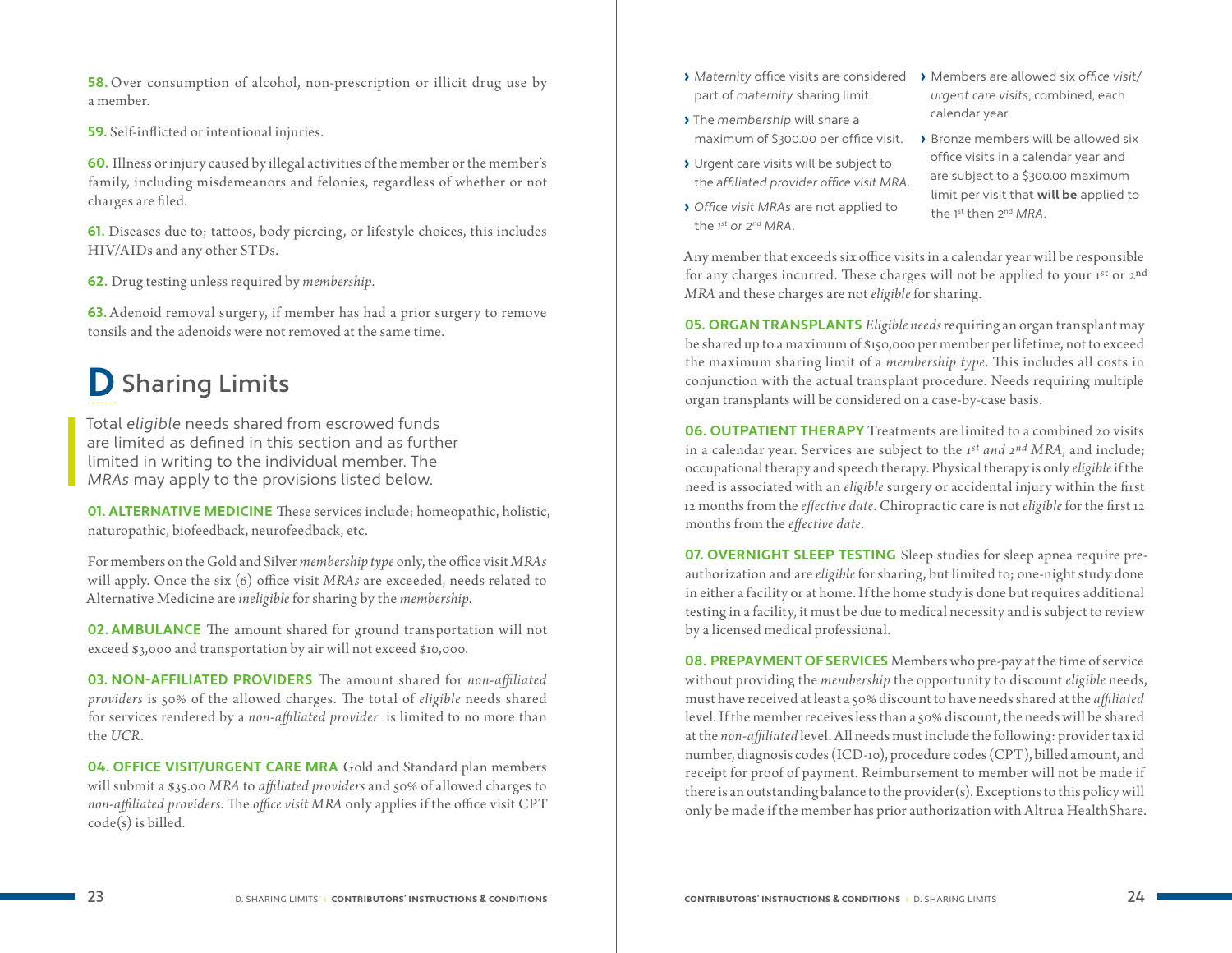<span id="page-16-0"></span>**09. RECREATIONAL ACTIVITIES**\* Injuries from recreational activities and school or community programs, including but not limited to; band, baseball, basketball, bike riding, bowling, camping, cheerleading, dance, drill team, fishing, football, golf, hiking, hockey, horseback riding, hunting, lacrosse, ripstik, rodeo, running, scooter, skiing, skateboard, skating, soccer, swimming, tennis, trampolines, underwater activities, volleyball, and wrestling will be shared up to \$5000.00.\*\*

**10. RECREATIONAL ACTIVITIES SHARE INCREASE** Members may choose to submit an additional contribution of \$300.00 to increase the shared amount to a maximum of \$25,000. The share increase does not apply to the household. The contribution must be submitted for each member needing the share increase. The *Recreational Activities Share Increase Form* may be submitted at any time during the year and the share increase will go into effect on the 1st of the following month for the member in which it applies. The share increase will be effective for 365 days and will not auto renew.\*\*

**11. RECREATIONAL VEHICLES** Injuries resulting from a recreational vehicle will be shared up to a maximum of \$10,000 per need. A *Needs Processing Form* is required before Altrua HealthShare will share on the member's behalf. A recreational vehicle is a licensed or unlicensed motor vehicle operated on land or water (including ATVs, snowmobiles, motorized scooters, boats, jet skis, etc.), or a licensed motor vehicle with less than four wheels (including motorcycles) excluding motor homes,  $5<sup>th</sup>$  wheels, and bumper pull RVs. The vehicle's operator(s) must be insured by a third party for any needs to be *eligible*. Altrua HealthShare will only consider the needs *eligible* once they have been processed by the liable third party.\*\*

**12. SCREENING COLONOSCOPIES** Testing will be allowed one (1) time per year not to exceed three (3) per membership lifetime for male and female members age 50 and over. Exceptions may be made for members under 50 with a family history of colon cancer, and the member must provide documentation from the referring medical doctor.

**13. TEMPORARY LONG TERM CARE** Care may not exceed 40 visits, or days, each year and must be pre-authorized. Long term care or skilled nursing facility use is *eligible* if done in order to treat an injury or illness. All services must be rendered by a skilled or licensed medical professional.

| Not eligible for sharing during the first 90 days after the effective date unless a Recreational Activities<br>Share Increase Form is submitted for each member needing the share increase. |      |
|---------------------------------------------------------------------------------------------------------------------------------------------------------------------------------------------|------|
| MRAs must be submitted before Altrua HealthShare will begin sharing on the member's behalf.                                                                                                 | $**$ |

#### **E** Coordination of Sharing

Needs do not qualify for sharing to the extent that they are payable by other resources such as health insurance, Medicare/Medicaid, VA, Tricare, private grants, or by a liable third party (auto, home insurance, educational, etc). *MRAs* will be subject to the member's liable amounts, after any discounts or third party payments are made.

Sharing by the *membership* for a need that is later paid or found to be payable by an institutional source or third party, automatically allows Altrua HealthShare, full rights to recover any and all amounts shared on behalf of the member.

If the member does not cooperate fully and assist Altrua HealthShare in determining if his/her need is discountable or payable by another party, the need will be *ineligible*. The member will have 120 days from the initial point of contact from Altrua HealthShare to respond with verification of requested information. If the member does not respond within the requested time, the needs will be deemed *ineligible* for sharing.

**01. CURRENT MEMBERS QUALIFYING FOR MEDICARE** Any person who has or becomes *eligible* for Medicare Part A and/or Part B, whether due to disability or age, will need to notify Altrua HealthShare before coverage with Medicare starts. We will request you send your Medicare certificate of coverage for our records.

- **a** For current members who qualify for Medicare, the *membership* is available if you have Part A only or Part A and B. These members will be on a Gold Standard *membership type,* will not have access to the *office visit MRA,*  and will be a single participating *member*. Please call Member Services for current contribution amounts.
- **b** Altrua HealthShare will require the Medicare Explanation of Benefits (EOB) before the *membership* will share on the member's behalf.

**02. MEMBERS WITH OTHER HEALTH COVERAGE (OHC)** Altrua HealthShare will only share after the OHC. The other carrier's Explanation of Benefits (EOB) will be required before the *membership* shares in an *eligible* medical need. If a current member ends or begins the OHC, they must notify Altrua HealthShare. Proof of coverage from the carrier will be required for our records.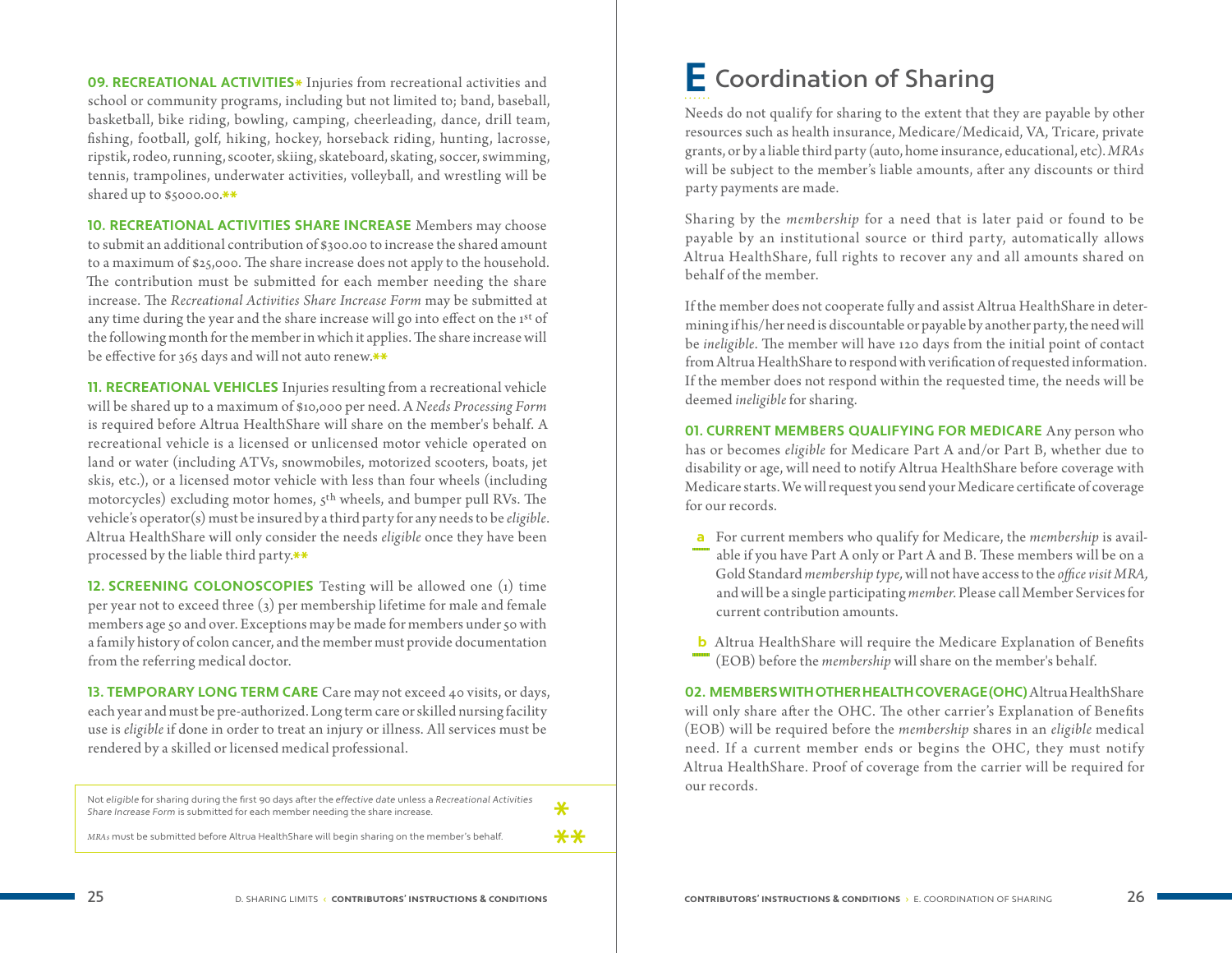## <span id="page-17-0"></span>**F** Maternity

When a member becomes pregnant, the member must notify Altrua HealthShare to verify eligibility under the *Membership Guidelines*. This must be done within 30 days of a confirmed pregnancy from a *licensed medical professional*. The member must submit a completed *Maternity Form* (see the Resources section at www.altruahealthshare.org). A member with an *eligible maternity* need has the choice to select the "Self Pay Maternity" option on the Maternity Form or have the provider(s) submit all medical needs on behalf of the member to Altrua HealthShare. Failure to notify Altrua HealthShare of pregnancy could result in the maternity needs being *ineligible* for sharing.

- › Female members of Altrua HealthShare, who are married and have been a member for 10 consecutive months in a combined membership with either the member's spouse, child(ren) with a Gold or Silver membership type prior to conception, are eligible for maternity.
- › Sharing for maternity starts at time of conception through delivery for mother and newborn.
- › The membership share amounts for maternity are as listed below: (the shared amounts do not apply to the member's 1st or 2<sup>nd</sup> MRA)
- **a** \$4,000 per pregnancy for a normal delivery
- **b** \$6,000 per pregnancy when a delivery by cesarean section that is *medically necessary*
- › Sharing amounts apply to miscarriages.
- › If the member elects to use a licensed midwife for delivery, Altrua HealthShare requires that the licensed midwife test for group B strep prior to delivery. Any complications to the mother or newborn, due to the failure to test for group B strep, will deem those needs ineligible.
- › Bronze Members' maternity needs are not eligible for sharing. If Bronze members desire to conceive and want maternity to be eligible for sharing, the membership type would need to be upgraded to Gold or Silver a minimum of 10 months prior to conception to be eligible for sharing.
- › Any complications that arise for a mother and infant during an ineligible pregnancy will deem all needs related, ineligible.
- › Maternity benefits do not apply to adoption.

**01. COMPLICATIONS DURING PREGNANCY** A complication of pregnancy is a disease or condition that is distinct from pregnancy but is adversely affected

or caused by pregnancy, and occurs during the pregnancy and not just at the time of labor or delivery. Complications that threaten the life of mother and child that require care or services not normally rendered during pregnancy will be subject to medical review, and apply towards the mother's *MRAs*.

Complications of pregnancy such as; false labor, occasional spotting, licensed medical professional prescribed rest during the pregnancy, and comparable severity associated with management of a difficult pregnancy will apply to the *Maternity* sharing limits.

**02. COMPLICATIONS DURING DELIVERY** Any life threatening complications pertaining to the newborn during and after the delivery will be subject to the child's *MRAs*. As such, any life threatening complication for the mother will be reviewed under her *MRAs*. The *maternity* sharing limit will cease to apply and the needs will apply to the *MRAs* when it is determined the mother and/or newborn are in danger and an internal review of medical records will be required.

**03. HOW MATERNITY APPLIES TO THE NEWBORN** An *eligible maternity*  for the mother will result in the newborn being *eligible* for *membership*. While the newborn is in the hospital, and under non-life threatening circumstances, the *maternity* sharing limits apply.

The newborn will be added to the *membership* when born. Any membership changes, as a result of the newborn, that would increase the member's monthly contribution amount, will be incurred the month the newborn is delivered.

If a member does not wish to have their newborn automatically enrolled in the *membership*, the member must notify Altrua HealthShare immediately by selecting that option on the *Maternity Form* and submitting that request to Altrua HealthShare before the newborn is 30 days old. Additional contribution amounts will not be refunded for failure to comply.

If the member chooses not to have the newborn auto enrolled, but at a later date, desires for the infant or child to be added to their *membership*, the infant or child will be subject to the application process and the member may apply on behalf of the infant or child once the infant or child is over 30 days old. All provisions of the application process will apply and medical record review will be required.

If the pregnancy needs are *ineligible*, the newborn will be subject to the application process and the member may apply on behalf of the infant or child once the infant or child is over 30 days old. All provisions of the application process will apply and medical record review will be required.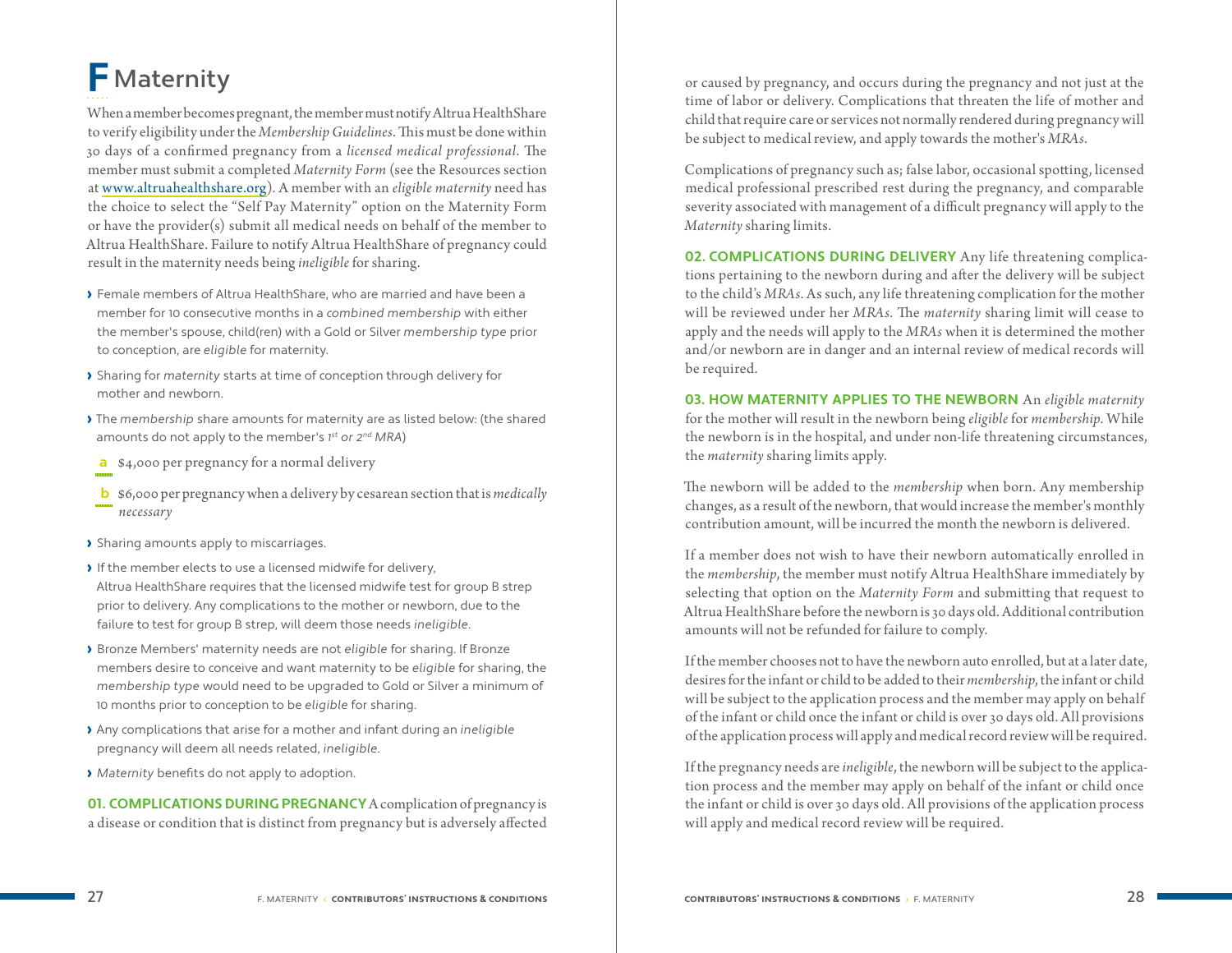## <span id="page-18-0"></span>**G** Appeals

If a need is denied as *ineligible*, and there is a dispute, the aggrieved member may seek reconsideration only through the appeal procedure described herein. Regardless of the potential outcome of an appeal, the existence of this appeal procedure should not be interpreted as creating any expectation of sharing or a legally enforceable right or entitlement since there are no contractual promises of sharing under the *Membership Guidelines*. Rather, the procedure is a method by which the *contributor* can be sure that Altrua HealthShare is sharing *monthly contributions* in accordance with the *Escrow Instructions* and *Membership Guidelines*.

**APPEALS** Most situations can be resolved simply by calling Altrua HealthShare. A Member Services representative will try to resolve the matter, usually within 10 business days. Denials due to a retroactive decline for *membership* or a *membership limitation* are reviewed again only if the aggrieved party submits a formal appeal.

The aggrieved party may formally appeal any denied need by contacting the Member Services Department for a complete description of the formal appeal procedure. To qualify for an appeal, a member's appeal should address at least one of the following three questions:

- **01.** What information does Altrua HealthShare have that is either incomplete or incorrect?
- **02.** How does the member believe Altrua HealthShare has misinterpreted the information already on hand?
- 03. What provision in the Altrua HealthShare Membership Guidelines does the member believe Altrua HealthShare applied incorrectly?

Appeals submitted more than 90 days from the date of denial will not be considered. The appeal is reviewed first by a supervisor at Altrua HealthShare, then, if necessary, by the Appeals Board.

### **H** Escrow Instructions

The membership directs Altrua HealthShare, as an escrow agent, to hold the member-to-member sharing contributions received by Altrua HealthShare, in an escrow account at an accredited financial institution. Those monthly contributions are then distributed for the purpose of medical needs sharing on behalf of the members pursuant to the following Escrow Instructions and in the following order;

- › To pay the expenses of operating the membership, including all of the needs necessary for Altrua HealthShare to provide for the continued viability of the membership;
- › To share eligible needs pursuant to the Membership Guidelines as modified from time to time by Altrua HealthShare, and as interpreted and applied by Altrua HealthShare;
- › In the event the membership is to be withdrawn, and after Altrua HealthShare determines that the funds held in escrow are sufficient to pay for the items listed above, any remaining funds shall be disbursed to qualified charities, as determined by Altrua HealthShare.

Altrua HealthShare may deposit or otherwise hold the escrowed contributions in one or more common bank accounts with escrowed contributions from other membership participants, until they are distributed pursuant to these instructions. Interest or other earnings on the escrowed *monthly contributions* shall become escrowed *monthly contributions* and shall be held and disbursed pursuant to these instructions. Altrua HealthShare shall not be obligated to invest the escrowed *monthly contributions*, provided; however, that if the escrowed *monthly contributions* are invested, Altrua HealthShare shall not be liable for substandard returns or for losses. Also, as a condition of receiving and distributing the *monthly contributions*, Altrua HealthShare must report to the *membership* who the *monthly contributions* are given to.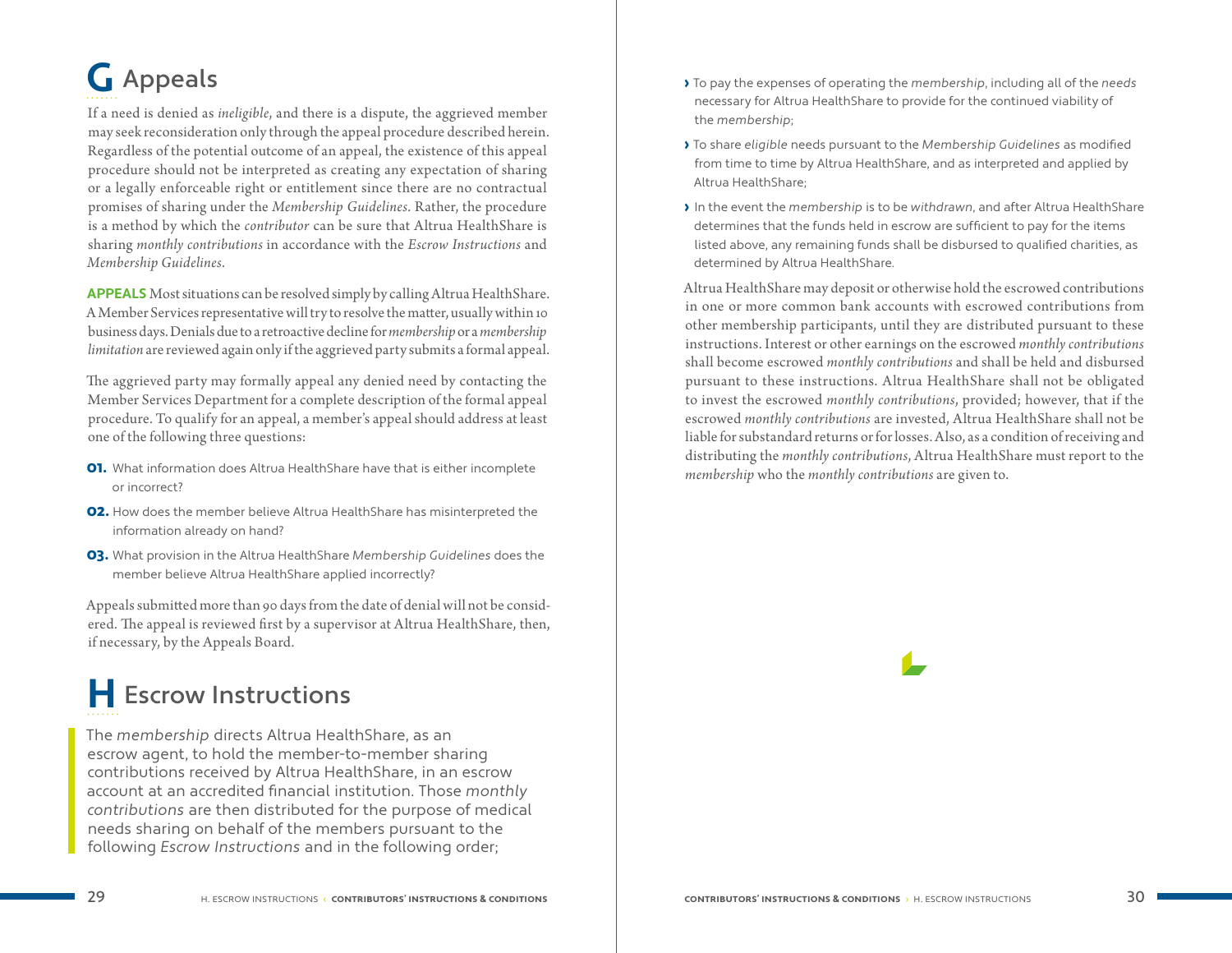<span id="page-19-0"></span>



## Member Rights **&** Responsibilities

As a member of Altrua HealthShare, you have certain rights and responsibilities.

#### Members have the right to:

- › Receive considerate, courteous service with respect for personal privacy and dignity
- › Receive accurate information regarding Membership Guidelines
- › Have needs processed accurately once all necessary documentation has been received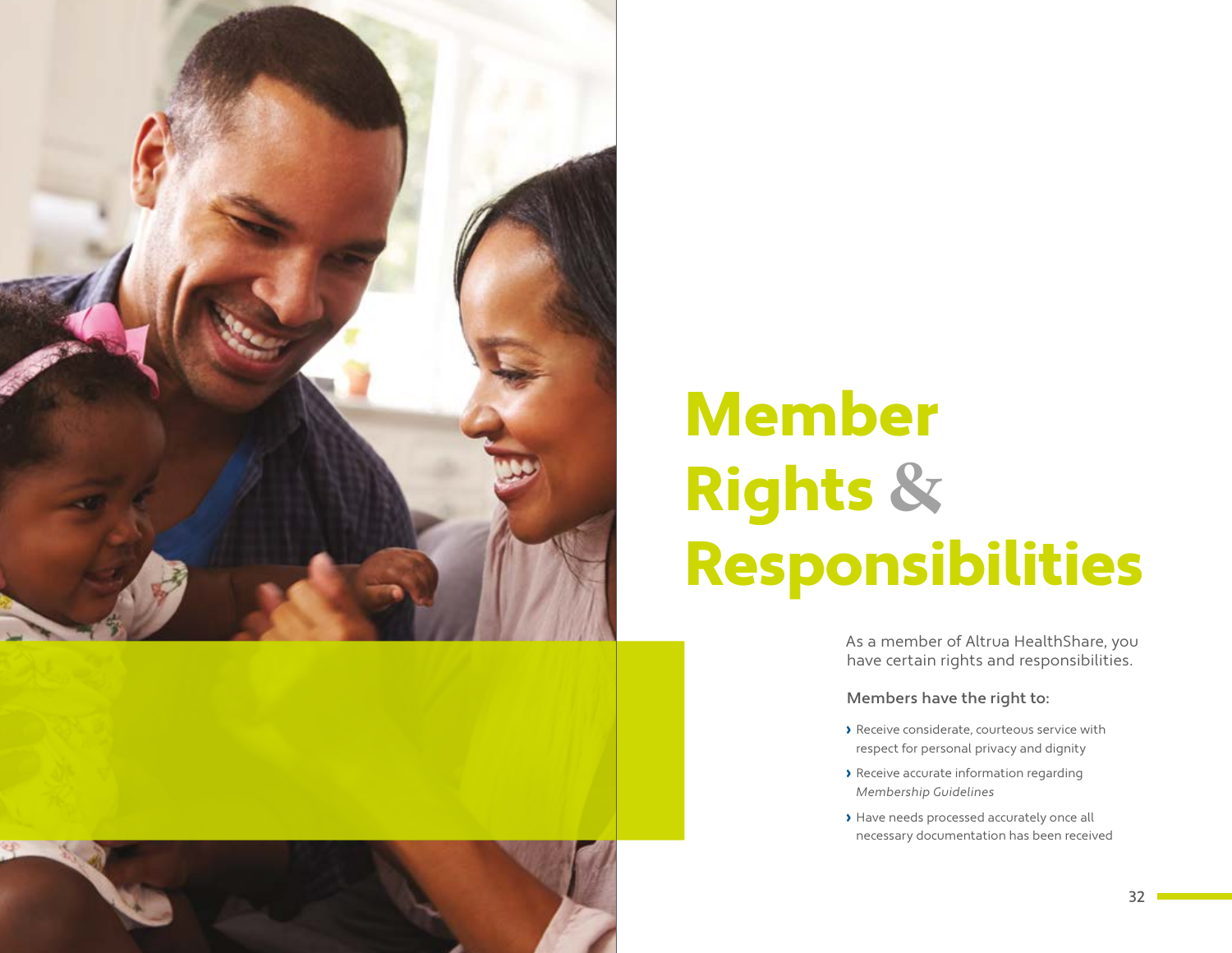- › Participate in and make decisions regarding your health care, regardless of whether treatment is eligible for sharing by the membership
- › Have all medical records and other information handled in a confidential manner
- › Be informed so you may make educated decisions before you receive treatment

#### Members have the responsibility to:

- › Treat all licensed medical professionals, personnel, and Altrua HealthShare employees courteously
- › Take charge of your health, make positive choices, seek appropriate care and follow your licensed medical professional's instructions
- › Provide all pertinent information to your licensed medical professional to assess your condition and recommend treatment
- › Ask questions and make certain that you understand the explanations and instructions you are given
- › Ask questions and understand the consequences of refusing a recommended medical treatment.
- › Understand that refusal of treatment may mean future medical needs will not be eligible for sharing
- › Be informed about available affiliated providers and facilities
- › Express a concern or file an appeal about your processed medical needs
- › Make recommendations regarding Membership Guidelines as part of the annual process

- › Communicate openly with your licensed medical professional and develop a patient/licensed medical professional relationship based on trust and cooperation
- › Participate in understanding your health problems and developing mutually agreed upon treatment goals
- › Read and understand the Membership Guidelines and any applicable membership limitations or needs that are eligible and call with any questions you may have
- › Constructively express your opinions, concerns or complaints to the appropriate people
- › Follow the Membership Guidelines and honor the Statement of Standards of Altrua HealthShare
- › Contact Altrua HealthShare at 1.888.244.3839 if you need assistance

To date, all eligible medical needs have been shared.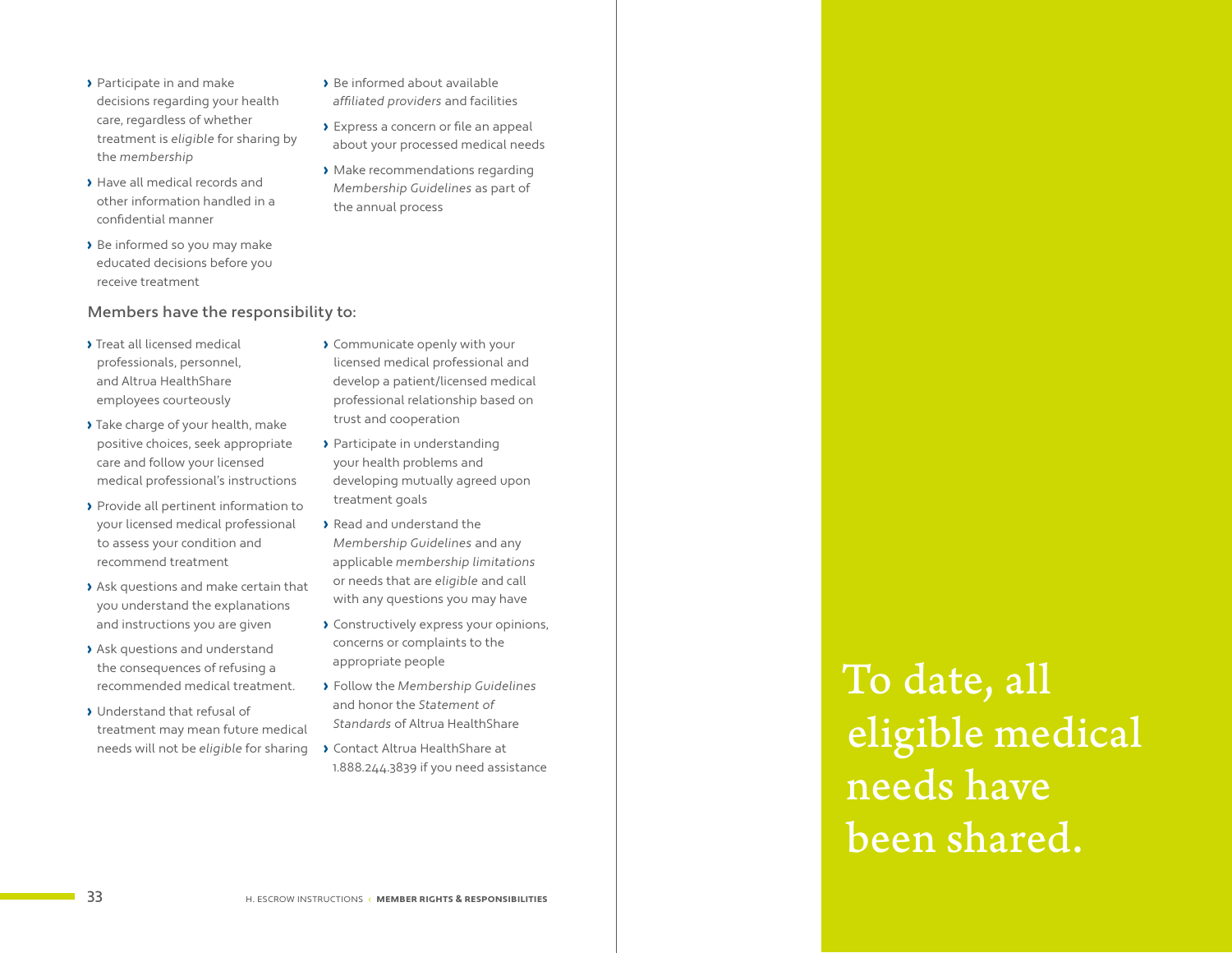#### **How it Works is simple.**

Individuals, families and organizations rely on each other for their medical needs.

Check is issued to provider from escrow account or Explanation of Sharing (EOS)\*

Member receives Explanation of Sharing (EOS)\*

Provider sends claim to Altrua HealthShare

Member notifies Altrua HealthShare of any ER visit, emergency surgery or hospital admission

Provider calls for pre-authorization on any non-emergency testing, procedure or surgery

> Member presents Membership ID Card

Member has medical need and selects provider or facility

Member Needs

1

7

Altrude

6

5

4

3

2

#### Member Shares

1

Member receives monthly contribution request

3

4

5

6

7

2

Altrua HealthShare receives member contribution

> Member may submit additional donations to help others in need\*\*

Altrua HealthShare deposits member contributions into an escrow account

Monthly operating expenses are transferred from the escrow account to an operating account

All eligible medical needs are processed according to Membership Guidelines\*

Altrua HealthShare issues check to provider from escrow account or Explanation of Sharing (EOS)\*

**\***Member medical needs are processed according to Membership Guidelines and the membership type selected by members. **\*\***When submitting additional donations, please make check payable to Altrua Ministries . Donations are tax deductible.